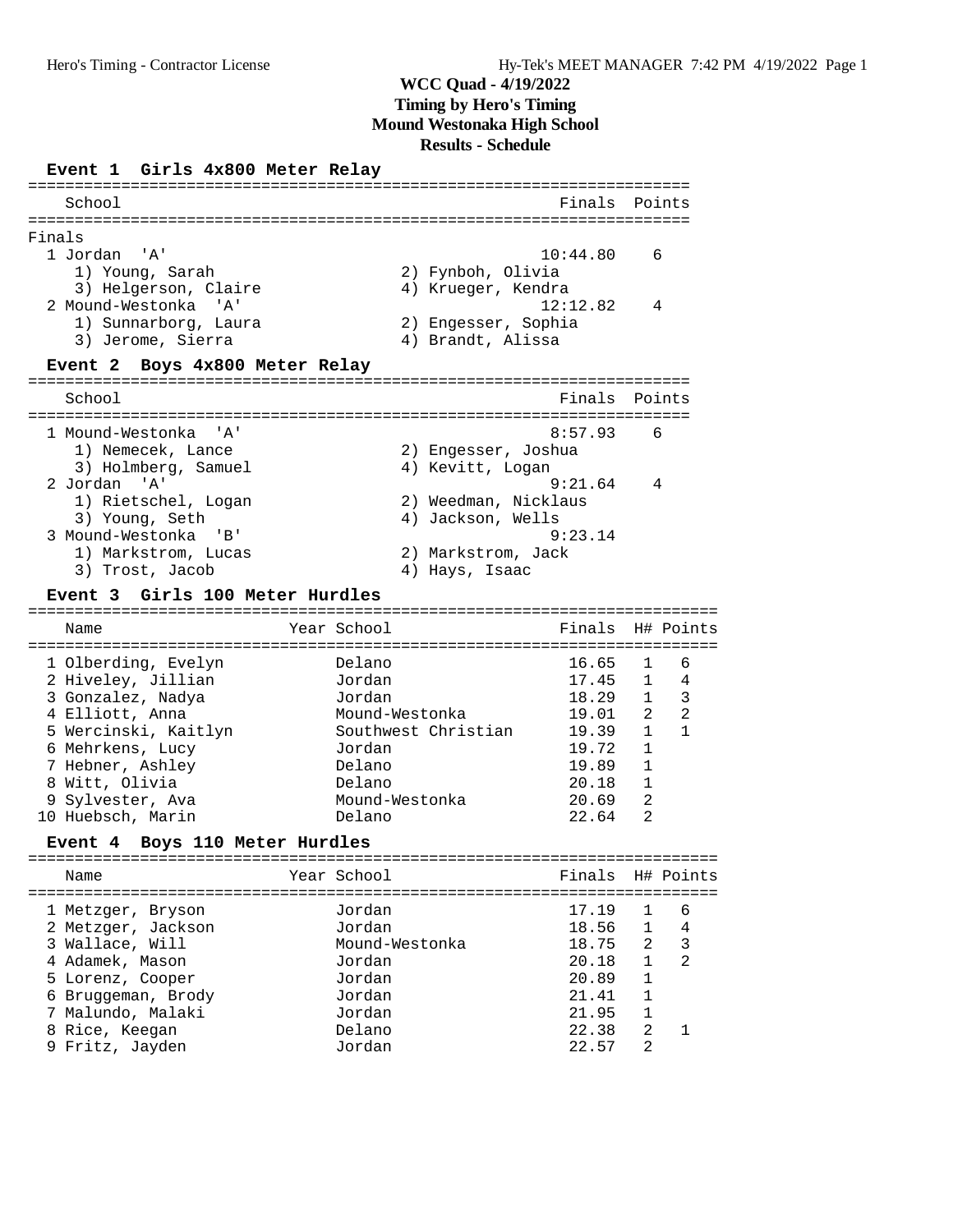#### **Event 5 Girls 100 Meter Dash**

| Year School<br>Finals H# Points<br>Name<br>Southwest Christian<br>13.32<br>6<br>1 Straub, Mehlayna<br>1<br>$\overline{4}$<br>13.68<br>2 Boyce, Micah<br>Mound-Westonka<br>3<br>$\overline{3}$<br>3 Coughlin, Callie<br>Southwest Christian<br>13.70<br>$\mathbf{1}$<br>2<br>Mound-Westonka<br>3<br>4 Olson, Avery<br>13.81<br>5 Johnson, Marin<br>$\mathbf{1}$<br>$\mathbf{1}$<br>Delano<br>13.82<br>6 Lund, Bella<br>Mound-Westonka<br>4<br>13.88<br>Mound-Westonka<br>3<br>7 Christensen, Samantha<br>14.32<br>4<br>8 Pruitt, Ellen<br>Mound-Westonka<br>14.33<br>4<br>9 Miner, Natalie<br>Mound-Westonka<br>14.35<br>2<br>10 Mayers, Vivian<br>Delano<br>14.47<br>11 Goebel, Reagan<br>14.67<br>1<br>Jordan<br>12 McDonald, Mara<br>Delano<br>14.82<br>1<br>14.811<br>13 Schmidt, Kennedy<br>Mound-Westonka<br>14.813<br>14.82<br>4<br>$\mathbf{1}$<br>14 Pelowski, Madison<br>Jordan<br>14.84<br>$\mathbf{1}$<br>15 Ford, Lila<br>Delano<br>14.95<br>2<br>16 Mengel, Morgan<br>Jordan<br>14.99<br>2<br>Southwest Christian<br>17 Keskey, Maren<br>15.19<br>3<br>18 LaFortune, Gabrielle<br>Mound-Westonka<br>15.27<br>2<br>19 Westberg, Megan<br>Delano<br>15.43<br>3<br>20 Sylvester, Ava<br>Mound-Westonka<br>15.47<br>$\overline{2}$<br>21 McBride, Zoe<br>Jordan<br>15.69<br>4<br>22 Mobagi, Valerie<br>Mound-Westonka<br>15.97<br>4<br>23 Cox, Danica<br>Delano<br>16.13<br>3<br>24 Weltzin, Lori<br>Mound-Westonka<br>16.22<br>2<br>25 Suda, Kaitlyn<br>Jordan<br>16.39<br>3<br>26 Rogstad, Trysten<br>Mound-Westonka<br>16.78<br>$\mathbf{3}$<br>27 Sullivan, Adrianna<br>Mound-Westonka<br>17.28<br>4<br>28 Aufderheide, Ingrid<br>Mound-Westonka<br>17.66<br>2<br>29 Ortiz, Yaretshi<br>Southwest Christian<br>18.38<br>Event 6 Boys 100 Meter Dash<br>Year School<br>Finals H# Points<br>Name<br>1 Dick, Charlie<br>11.90<br>6<br>Delano<br>1<br>2 Ceplecha, Jackson<br>12.22<br>Jordan<br>1 4<br>Southwest Christian<br>12.56<br>$1 \quad 3$<br>3 McKenzie, Antuwan<br>$\overline{2}$<br>12.58<br>4 McCue, Owen<br>Mound-Westonka<br>3<br>$12.65$ 3 1<br>5 Hansberger, Jacob<br>Mound-Westonka<br>6 Anderson, Dimitri<br>Mound-Westonka<br>12.69<br>3<br>7 Smith, Austin<br>Jordan<br>12.70<br>$\mathbf{1}$<br>Delano<br>8 Rosenow, Grayson<br>12.76<br>4 |  |  |  |  |
|--------------------------------------------------------------------------------------------------------------------------------------------------------------------------------------------------------------------------------------------------------------------------------------------------------------------------------------------------------------------------------------------------------------------------------------------------------------------------------------------------------------------------------------------------------------------------------------------------------------------------------------------------------------------------------------------------------------------------------------------------------------------------------------------------------------------------------------------------------------------------------------------------------------------------------------------------------------------------------------------------------------------------------------------------------------------------------------------------------------------------------------------------------------------------------------------------------------------------------------------------------------------------------------------------------------------------------------------------------------------------------------------------------------------------------------------------------------------------------------------------------------------------------------------------------------------------------------------------------------------------------------------------------------------------------------------------------------------------------------------------------------------------------------------------------------------------------------------------------------------------------------------------------------------------------------------------------------------------------------------------------------------------------------------------------------------------------------------------------------------------------------------------------------------------------------------------------------------------------------------------------------------------|--|--|--|--|
|                                                                                                                                                                                                                                                                                                                                                                                                                                                                                                                                                                                                                                                                                                                                                                                                                                                                                                                                                                                                                                                                                                                                                                                                                                                                                                                                                                                                                                                                                                                                                                                                                                                                                                                                                                                                                                                                                                                                                                                                                                                                                                                                                                                                                                                                          |  |  |  |  |
|                                                                                                                                                                                                                                                                                                                                                                                                                                                                                                                                                                                                                                                                                                                                                                                                                                                                                                                                                                                                                                                                                                                                                                                                                                                                                                                                                                                                                                                                                                                                                                                                                                                                                                                                                                                                                                                                                                                                                                                                                                                                                                                                                                                                                                                                          |  |  |  |  |
|                                                                                                                                                                                                                                                                                                                                                                                                                                                                                                                                                                                                                                                                                                                                                                                                                                                                                                                                                                                                                                                                                                                                                                                                                                                                                                                                                                                                                                                                                                                                                                                                                                                                                                                                                                                                                                                                                                                                                                                                                                                                                                                                                                                                                                                                          |  |  |  |  |
|                                                                                                                                                                                                                                                                                                                                                                                                                                                                                                                                                                                                                                                                                                                                                                                                                                                                                                                                                                                                                                                                                                                                                                                                                                                                                                                                                                                                                                                                                                                                                                                                                                                                                                                                                                                                                                                                                                                                                                                                                                                                                                                                                                                                                                                                          |  |  |  |  |
|                                                                                                                                                                                                                                                                                                                                                                                                                                                                                                                                                                                                                                                                                                                                                                                                                                                                                                                                                                                                                                                                                                                                                                                                                                                                                                                                                                                                                                                                                                                                                                                                                                                                                                                                                                                                                                                                                                                                                                                                                                                                                                                                                                                                                                                                          |  |  |  |  |
|                                                                                                                                                                                                                                                                                                                                                                                                                                                                                                                                                                                                                                                                                                                                                                                                                                                                                                                                                                                                                                                                                                                                                                                                                                                                                                                                                                                                                                                                                                                                                                                                                                                                                                                                                                                                                                                                                                                                                                                                                                                                                                                                                                                                                                                                          |  |  |  |  |
|                                                                                                                                                                                                                                                                                                                                                                                                                                                                                                                                                                                                                                                                                                                                                                                                                                                                                                                                                                                                                                                                                                                                                                                                                                                                                                                                                                                                                                                                                                                                                                                                                                                                                                                                                                                                                                                                                                                                                                                                                                                                                                                                                                                                                                                                          |  |  |  |  |
|                                                                                                                                                                                                                                                                                                                                                                                                                                                                                                                                                                                                                                                                                                                                                                                                                                                                                                                                                                                                                                                                                                                                                                                                                                                                                                                                                                                                                                                                                                                                                                                                                                                                                                                                                                                                                                                                                                                                                                                                                                                                                                                                                                                                                                                                          |  |  |  |  |
|                                                                                                                                                                                                                                                                                                                                                                                                                                                                                                                                                                                                                                                                                                                                                                                                                                                                                                                                                                                                                                                                                                                                                                                                                                                                                                                                                                                                                                                                                                                                                                                                                                                                                                                                                                                                                                                                                                                                                                                                                                                                                                                                                                                                                                                                          |  |  |  |  |
|                                                                                                                                                                                                                                                                                                                                                                                                                                                                                                                                                                                                                                                                                                                                                                                                                                                                                                                                                                                                                                                                                                                                                                                                                                                                                                                                                                                                                                                                                                                                                                                                                                                                                                                                                                                                                                                                                                                                                                                                                                                                                                                                                                                                                                                                          |  |  |  |  |
|                                                                                                                                                                                                                                                                                                                                                                                                                                                                                                                                                                                                                                                                                                                                                                                                                                                                                                                                                                                                                                                                                                                                                                                                                                                                                                                                                                                                                                                                                                                                                                                                                                                                                                                                                                                                                                                                                                                                                                                                                                                                                                                                                                                                                                                                          |  |  |  |  |
|                                                                                                                                                                                                                                                                                                                                                                                                                                                                                                                                                                                                                                                                                                                                                                                                                                                                                                                                                                                                                                                                                                                                                                                                                                                                                                                                                                                                                                                                                                                                                                                                                                                                                                                                                                                                                                                                                                                                                                                                                                                                                                                                                                                                                                                                          |  |  |  |  |
|                                                                                                                                                                                                                                                                                                                                                                                                                                                                                                                                                                                                                                                                                                                                                                                                                                                                                                                                                                                                                                                                                                                                                                                                                                                                                                                                                                                                                                                                                                                                                                                                                                                                                                                                                                                                                                                                                                                                                                                                                                                                                                                                                                                                                                                                          |  |  |  |  |
|                                                                                                                                                                                                                                                                                                                                                                                                                                                                                                                                                                                                                                                                                                                                                                                                                                                                                                                                                                                                                                                                                                                                                                                                                                                                                                                                                                                                                                                                                                                                                                                                                                                                                                                                                                                                                                                                                                                                                                                                                                                                                                                                                                                                                                                                          |  |  |  |  |
|                                                                                                                                                                                                                                                                                                                                                                                                                                                                                                                                                                                                                                                                                                                                                                                                                                                                                                                                                                                                                                                                                                                                                                                                                                                                                                                                                                                                                                                                                                                                                                                                                                                                                                                                                                                                                                                                                                                                                                                                                                                                                                                                                                                                                                                                          |  |  |  |  |
|                                                                                                                                                                                                                                                                                                                                                                                                                                                                                                                                                                                                                                                                                                                                                                                                                                                                                                                                                                                                                                                                                                                                                                                                                                                                                                                                                                                                                                                                                                                                                                                                                                                                                                                                                                                                                                                                                                                                                                                                                                                                                                                                                                                                                                                                          |  |  |  |  |
|                                                                                                                                                                                                                                                                                                                                                                                                                                                                                                                                                                                                                                                                                                                                                                                                                                                                                                                                                                                                                                                                                                                                                                                                                                                                                                                                                                                                                                                                                                                                                                                                                                                                                                                                                                                                                                                                                                                                                                                                                                                                                                                                                                                                                                                                          |  |  |  |  |
|                                                                                                                                                                                                                                                                                                                                                                                                                                                                                                                                                                                                                                                                                                                                                                                                                                                                                                                                                                                                                                                                                                                                                                                                                                                                                                                                                                                                                                                                                                                                                                                                                                                                                                                                                                                                                                                                                                                                                                                                                                                                                                                                                                                                                                                                          |  |  |  |  |
|                                                                                                                                                                                                                                                                                                                                                                                                                                                                                                                                                                                                                                                                                                                                                                                                                                                                                                                                                                                                                                                                                                                                                                                                                                                                                                                                                                                                                                                                                                                                                                                                                                                                                                                                                                                                                                                                                                                                                                                                                                                                                                                                                                                                                                                                          |  |  |  |  |
|                                                                                                                                                                                                                                                                                                                                                                                                                                                                                                                                                                                                                                                                                                                                                                                                                                                                                                                                                                                                                                                                                                                                                                                                                                                                                                                                                                                                                                                                                                                                                                                                                                                                                                                                                                                                                                                                                                                                                                                                                                                                                                                                                                                                                                                                          |  |  |  |  |
|                                                                                                                                                                                                                                                                                                                                                                                                                                                                                                                                                                                                                                                                                                                                                                                                                                                                                                                                                                                                                                                                                                                                                                                                                                                                                                                                                                                                                                                                                                                                                                                                                                                                                                                                                                                                                                                                                                                                                                                                                                                                                                                                                                                                                                                                          |  |  |  |  |
|                                                                                                                                                                                                                                                                                                                                                                                                                                                                                                                                                                                                                                                                                                                                                                                                                                                                                                                                                                                                                                                                                                                                                                                                                                                                                                                                                                                                                                                                                                                                                                                                                                                                                                                                                                                                                                                                                                                                                                                                                                                                                                                                                                                                                                                                          |  |  |  |  |
|                                                                                                                                                                                                                                                                                                                                                                                                                                                                                                                                                                                                                                                                                                                                                                                                                                                                                                                                                                                                                                                                                                                                                                                                                                                                                                                                                                                                                                                                                                                                                                                                                                                                                                                                                                                                                                                                                                                                                                                                                                                                                                                                                                                                                                                                          |  |  |  |  |
|                                                                                                                                                                                                                                                                                                                                                                                                                                                                                                                                                                                                                                                                                                                                                                                                                                                                                                                                                                                                                                                                                                                                                                                                                                                                                                                                                                                                                                                                                                                                                                                                                                                                                                                                                                                                                                                                                                                                                                                                                                                                                                                                                                                                                                                                          |  |  |  |  |
|                                                                                                                                                                                                                                                                                                                                                                                                                                                                                                                                                                                                                                                                                                                                                                                                                                                                                                                                                                                                                                                                                                                                                                                                                                                                                                                                                                                                                                                                                                                                                                                                                                                                                                                                                                                                                                                                                                                                                                                                                                                                                                                                                                                                                                                                          |  |  |  |  |
|                                                                                                                                                                                                                                                                                                                                                                                                                                                                                                                                                                                                                                                                                                                                                                                                                                                                                                                                                                                                                                                                                                                                                                                                                                                                                                                                                                                                                                                                                                                                                                                                                                                                                                                                                                                                                                                                                                                                                                                                                                                                                                                                                                                                                                                                          |  |  |  |  |
|                                                                                                                                                                                                                                                                                                                                                                                                                                                                                                                                                                                                                                                                                                                                                                                                                                                                                                                                                                                                                                                                                                                                                                                                                                                                                                                                                                                                                                                                                                                                                                                                                                                                                                                                                                                                                                                                                                                                                                                                                                                                                                                                                                                                                                                                          |  |  |  |  |
|                                                                                                                                                                                                                                                                                                                                                                                                                                                                                                                                                                                                                                                                                                                                                                                                                                                                                                                                                                                                                                                                                                                                                                                                                                                                                                                                                                                                                                                                                                                                                                                                                                                                                                                                                                                                                                                                                                                                                                                                                                                                                                                                                                                                                                                                          |  |  |  |  |
|                                                                                                                                                                                                                                                                                                                                                                                                                                                                                                                                                                                                                                                                                                                                                                                                                                                                                                                                                                                                                                                                                                                                                                                                                                                                                                                                                                                                                                                                                                                                                                                                                                                                                                                                                                                                                                                                                                                                                                                                                                                                                                                                                                                                                                                                          |  |  |  |  |
|                                                                                                                                                                                                                                                                                                                                                                                                                                                                                                                                                                                                                                                                                                                                                                                                                                                                                                                                                                                                                                                                                                                                                                                                                                                                                                                                                                                                                                                                                                                                                                                                                                                                                                                                                                                                                                                                                                                                                                                                                                                                                                                                                                                                                                                                          |  |  |  |  |
|                                                                                                                                                                                                                                                                                                                                                                                                                                                                                                                                                                                                                                                                                                                                                                                                                                                                                                                                                                                                                                                                                                                                                                                                                                                                                                                                                                                                                                                                                                                                                                                                                                                                                                                                                                                                                                                                                                                                                                                                                                                                                                                                                                                                                                                                          |  |  |  |  |
|                                                                                                                                                                                                                                                                                                                                                                                                                                                                                                                                                                                                                                                                                                                                                                                                                                                                                                                                                                                                                                                                                                                                                                                                                                                                                                                                                                                                                                                                                                                                                                                                                                                                                                                                                                                                                                                                                                                                                                                                                                                                                                                                                                                                                                                                          |  |  |  |  |
|                                                                                                                                                                                                                                                                                                                                                                                                                                                                                                                                                                                                                                                                                                                                                                                                                                                                                                                                                                                                                                                                                                                                                                                                                                                                                                                                                                                                                                                                                                                                                                                                                                                                                                                                                                                                                                                                                                                                                                                                                                                                                                                                                                                                                                                                          |  |  |  |  |
|                                                                                                                                                                                                                                                                                                                                                                                                                                                                                                                                                                                                                                                                                                                                                                                                                                                                                                                                                                                                                                                                                                                                                                                                                                                                                                                                                                                                                                                                                                                                                                                                                                                                                                                                                                                                                                                                                                                                                                                                                                                                                                                                                                                                                                                                          |  |  |  |  |
|                                                                                                                                                                                                                                                                                                                                                                                                                                                                                                                                                                                                                                                                                                                                                                                                                                                                                                                                                                                                                                                                                                                                                                                                                                                                                                                                                                                                                                                                                                                                                                                                                                                                                                                                                                                                                                                                                                                                                                                                                                                                                                                                                                                                                                                                          |  |  |  |  |
|                                                                                                                                                                                                                                                                                                                                                                                                                                                                                                                                                                                                                                                                                                                                                                                                                                                                                                                                                                                                                                                                                                                                                                                                                                                                                                                                                                                                                                                                                                                                                                                                                                                                                                                                                                                                                                                                                                                                                                                                                                                                                                                                                                                                                                                                          |  |  |  |  |
|                                                                                                                                                                                                                                                                                                                                                                                                                                                                                                                                                                                                                                                                                                                                                                                                                                                                                                                                                                                                                                                                                                                                                                                                                                                                                                                                                                                                                                                                                                                                                                                                                                                                                                                                                                                                                                                                                                                                                                                                                                                                                                                                                                                                                                                                          |  |  |  |  |
|                                                                                                                                                                                                                                                                                                                                                                                                                                                                                                                                                                                                                                                                                                                                                                                                                                                                                                                                                                                                                                                                                                                                                                                                                                                                                                                                                                                                                                                                                                                                                                                                                                                                                                                                                                                                                                                                                                                                                                                                                                                                                                                                                                                                                                                                          |  |  |  |  |
|                                                                                                                                                                                                                                                                                                                                                                                                                                                                                                                                                                                                                                                                                                                                                                                                                                                                                                                                                                                                                                                                                                                                                                                                                                                                                                                                                                                                                                                                                                                                                                                                                                                                                                                                                                                                                                                                                                                                                                                                                                                                                                                                                                                                                                                                          |  |  |  |  |
|                                                                                                                                                                                                                                                                                                                                                                                                                                                                                                                                                                                                                                                                                                                                                                                                                                                                                                                                                                                                                                                                                                                                                                                                                                                                                                                                                                                                                                                                                                                                                                                                                                                                                                                                                                                                                                                                                                                                                                                                                                                                                                                                                                                                                                                                          |  |  |  |  |
|                                                                                                                                                                                                                                                                                                                                                                                                                                                                                                                                                                                                                                                                                                                                                                                                                                                                                                                                                                                                                                                                                                                                                                                                                                                                                                                                                                                                                                                                                                                                                                                                                                                                                                                                                                                                                                                                                                                                                                                                                                                                                                                                                                                                                                                                          |  |  |  |  |
| Jordan<br>9 Siekmann, Leo<br>12.84<br>$\mathbf 1$                                                                                                                                                                                                                                                                                                                                                                                                                                                                                                                                                                                                                                                                                                                                                                                                                                                                                                                                                                                                                                                                                                                                                                                                                                                                                                                                                                                                                                                                                                                                                                                                                                                                                                                                                                                                                                                                                                                                                                                                                                                                                                                                                                                                                        |  |  |  |  |
| 10 Tice, Ben<br>Mound-Westonka<br>12.85<br>3                                                                                                                                                                                                                                                                                                                                                                                                                                                                                                                                                                                                                                                                                                                                                                                                                                                                                                                                                                                                                                                                                                                                                                                                                                                                                                                                                                                                                                                                                                                                                                                                                                                                                                                                                                                                                                                                                                                                                                                                                                                                                                                                                                                                                             |  |  |  |  |
| Jordan<br>11 Zarate, Alan<br>13.06<br>$\mathbf 1$                                                                                                                                                                                                                                                                                                                                                                                                                                                                                                                                                                                                                                                                                                                                                                                                                                                                                                                                                                                                                                                                                                                                                                                                                                                                                                                                                                                                                                                                                                                                                                                                                                                                                                                                                                                                                                                                                                                                                                                                                                                                                                                                                                                                                        |  |  |  |  |
| 12 Bartkowicz, Brett<br>Mound-Westonka<br>13.08<br>4                                                                                                                                                                                                                                                                                                                                                                                                                                                                                                                                                                                                                                                                                                                                                                                                                                                                                                                                                                                                                                                                                                                                                                                                                                                                                                                                                                                                                                                                                                                                                                                                                                                                                                                                                                                                                                                                                                                                                                                                                                                                                                                                                                                                                     |  |  |  |  |

 13 Hochschild, Preston Jordan 13.11 1 14 Konkel, Jaaron Southwest Christian 13.19 2 15 Schultz, Jake Delano 13.26 3 16 Rasmussen, Brandon Jordan 13.29 2 17 Hulzebos, Jack Mound-Westonka 13.35 3 18 Blume, Tanner Mound-Westonka 13.39 2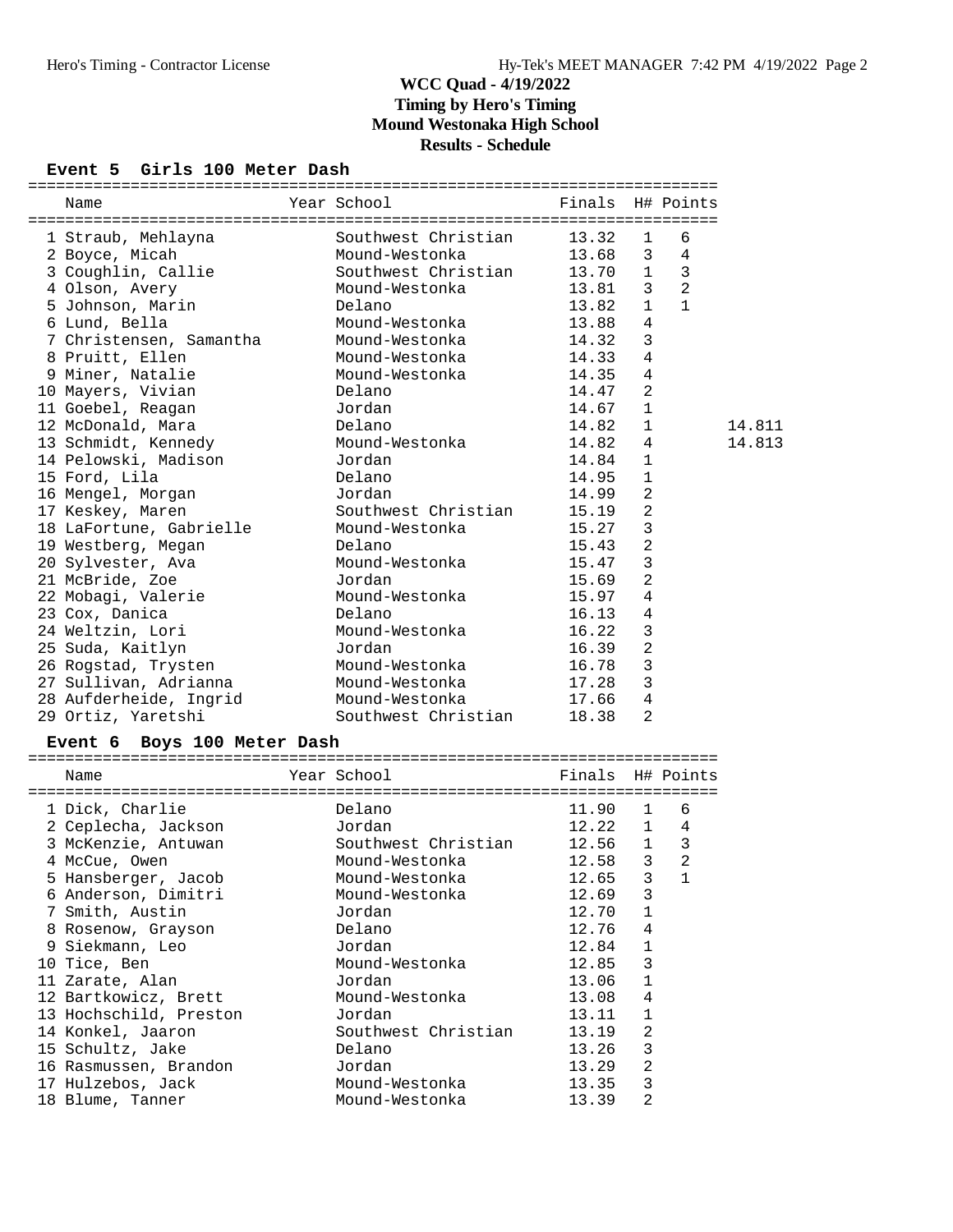#### **....Event 6 Boys 100 Meter Dash**

| 19 Hargarten, Mason         | Delano              | 13.43 | 4 |
|-----------------------------|---------------------|-------|---|
| 20 Noyes, Seth              | Jordan              | 13.46 | 1 |
| 21 Davis, Brayden           | Jordan              | 13.47 | 2 |
| 22 Zahasky, Rocco           | Mound-Westonka      | 13.54 | 3 |
| 23 Thach, Wade              | Jordan              | 13.69 | 2 |
| 24 Knotts, Ryan             | Southwest Christian | 13.96 | 4 |
| 25 Becker, Vladik           | Jordan              | 13.99 | 4 |
| 26 Hitchings, Jackson       | Delano              | 14.12 | 2 |
| 27 Rice, Keegan             | Delano              | 14.17 | 3 |
| 28 Vanderheinden, Vincent   | Delano              | 14.58 | 4 |
| 29 Kannenberg, William (Fre | Southwest Christian | 15.28 | 4 |
| 30 Snider, Amani            | Southwest Christian | 16.44 | 2 |

#### **Event 7 Girls 4x200 Meter Relay**

======================================================================= School **Finals** Points ======================================================================= 1 Mound-Westonka 'A' 1:54.18 6 1) Pruitt, Ellen 2) Hollenstein, Abby 3) Seitz, Makenna (4) Soule, Ali 2 Delano 'A' 1:59.05 4 1) Danielson, Norah 2) Hendrickson, Hattie 3) Zaun, Anneka 4) Chock, Ellie 3 Jordan 'A' 2:02.43 2 1) Winters, Meaghan 2) Warden, Winona 3) Bakeberg, Aliyah 4) Stensland, Maria 4 Delano 'B' 2:03.51 1) Lee, Maria (2) Jostock, Lydia<br>3) Menk, Anna (2) 2) Smith, Lauren 3) Menk, Anna (1999) 1999 (1999) 4) Smith, Lauren 5 Mound-Westonka 'B' 2:06.51 1) Miner, Stella 2) Borg, Anna 3) Carlson, Emma (4) Sipprell, Sara 6 Southwest Christian 'A' 2:10.81 1) Cameron, Nora 2) Keskey, Maren 2) Sameron, Nora<br>3) Adams-Trost, Lily (2) Keskey, Maren<br>2) Maas, Mallory<br>2) Maas, Mallory **Event 8 Boys 4x200 Meter Relay** ======================================================================= School **Finals Points** ======================================================================= 1 Jordan 'A' 1:39.17 6

| l Jordan 'A'              | $\perp$ : 39.17       | b              |
|---------------------------|-----------------------|----------------|
| 1) Ceplecha, Jackson      | 2) Major, Will        |                |
| 3) Smith, Austin          | 4) Langheim, Aiden    |                |
| 2 Delano 'A'              | 1:43.55               | $\overline{4}$ |
| 1) Bergh, Jacob           | 2) Hendrickson, Jacob |                |
| 3) Morrissette, Christian | 4) Johnson, Logan     |                |
| 3 Southwest Christian 'A' | 1:45.74               | $\mathfrak{D}$ |
| 1) Konkel, Jaaron         | 2) Kaupp, Zachery     |                |
| 3) McKenzie, Antuwan      | 4) Buck, Zion         |                |
| 4 Mound-Westonka 'A'      | 1:46.80               |                |
| 1) Hajdukiewicz, Kuba     | 2) Jordan, Raul       |                |
| 3) Sexton, Brenden        | 4) Blume, Tanner      |                |
| 5 Jordan 'C'              | 1:52.50               |                |
| Jordan 'B'                | DO                    |                |
|                           |                       |                |

Exchange 1-2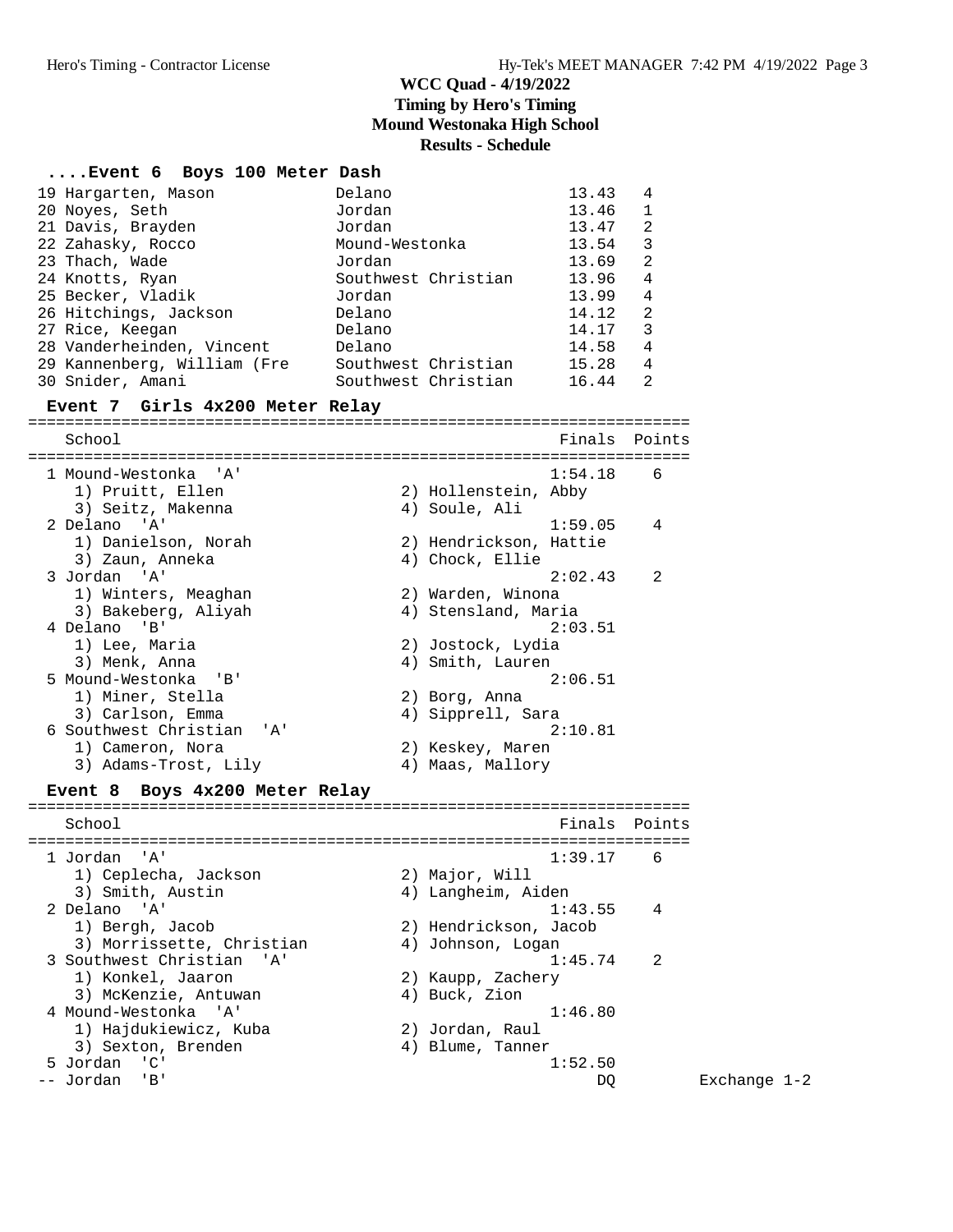| Event 8 Boys 4x200 Meter Relay |  |  |  |  |
|--------------------------------|--|--|--|--|
|--------------------------------|--|--|--|--|

| 1) | Zarate, | Alan |
|----|---------|------|
|    |         |      |

2) Hernandez, Joseph

=======================================================================

- 
- 3) Krause, Elijah (4) Stier, Hunter

#### **Event 9 Girls 1600 Meter Run**

| Name                                                                                                                                                                                                 | Year School                                                                                                           | Finals Points                                                                                              |                                            |
|------------------------------------------------------------------------------------------------------------------------------------------------------------------------------------------------------|-----------------------------------------------------------------------------------------------------------------------|------------------------------------------------------------------------------------------------------------|--------------------------------------------|
| 1 Werner, Mya<br>2 Halonen, Lela<br>3 Wock, Harmony<br>4 Ness, Hailey<br>5 Babcock, Basia<br>6 Brandt, Alissa<br>7 Williams, Mackenzie<br>8 Alipour, Maddy<br>9 Barrett, Torah<br>10 Merkle, Joellen | Delano<br>Delano<br>Delano<br>Delano<br>Jordan<br>Mound-Westonka<br>Jordan<br>Delano<br>Jordan<br>Southwest Christian | 5:54.63<br>6:00.76<br>6:01.37<br>6:14.61<br>6:23.24<br>6:37.23<br>6:41.90<br>6:46.59<br>7:22.85<br>7:50.64 | 6<br>$\overline{4}$<br>3<br>$\mathfrak{D}$ |
| 11 Jerome, Sierra                                                                                                                                                                                    | Mound-Westonka                                                                                                        | 7:53.94                                                                                                    |                                            |
|                                                                                                                                                                                                      |                                                                                                                       |                                                                                                            |                                            |

#### **Event 10 Boys 1600 Meter Run**

| Name                | Year School         | Finals Points |   |
|---------------------|---------------------|---------------|---|
| 1 Sharp, Kaleb      | Jordan              | 4:30.13       | 6 |
| 2 Young, Isaac      | Jordan              | 4:49.16       | 4 |
| 3 Zens, Caden       | Delano              | 4:49.32       | 3 |
| 4 Wercinski, Wyatt  | Southwest Christian | 5:02.53       | 2 |
| 5 Kevitt, Logan     | Mound-Westonka      | 5:12.16       |   |
| 6 Jostock, Carter   | Delano              | 5:13.37       |   |
| 7 Seltz, Owen       | Southwest Christian | 5:18.23       |   |
| 8 Daun, Joshua      | Southwest Christian | 5:20.16       |   |
| 9 Otto, John        | Delano              | 5:33.05       |   |
| 10 Norberg, Andrew  | Jordan              | 5:34.01       |   |
| 11 Hays, Isaac      | Mound-Westonka      | 5:34.67       |   |
| 12 Warden, Jacob    | Jordan              | 5:40.70       |   |
| 13 Stoltenow, Reise | Delano              | 5:41.50       |   |
| 14 Jerome, Logan    | Mound-Westonka      | 5:41.54       |   |

#### **Event 11 Girls 4x100 Meter Relay**

======================================================================= School **Finals Points** ======================================================================= 1 Mound-Westonka 'A' 53.55 6 1) Lund, Bella 2) Schmidt, Kennedy 3) Olson, Avery (4) Boyce, Micah 2 Southwest Christian 'A' 54.64 4 1) Bettin, Saraphina 2) Johnson, Maya 3) Dekkers, Ada (4) Coughlin, Callie 3 Delano 'A' 55.70 2 1) McDonald, Mara<br>3) Hebner, Ashley 2) Ford, Lila<br>4) Olberding, Evelyn 4 Jordan 'A' 55.72 1) Haugen, Makayla 2) Goebel, Reagan 3) Mengel, Morgan (4) Gonzalez, Nadya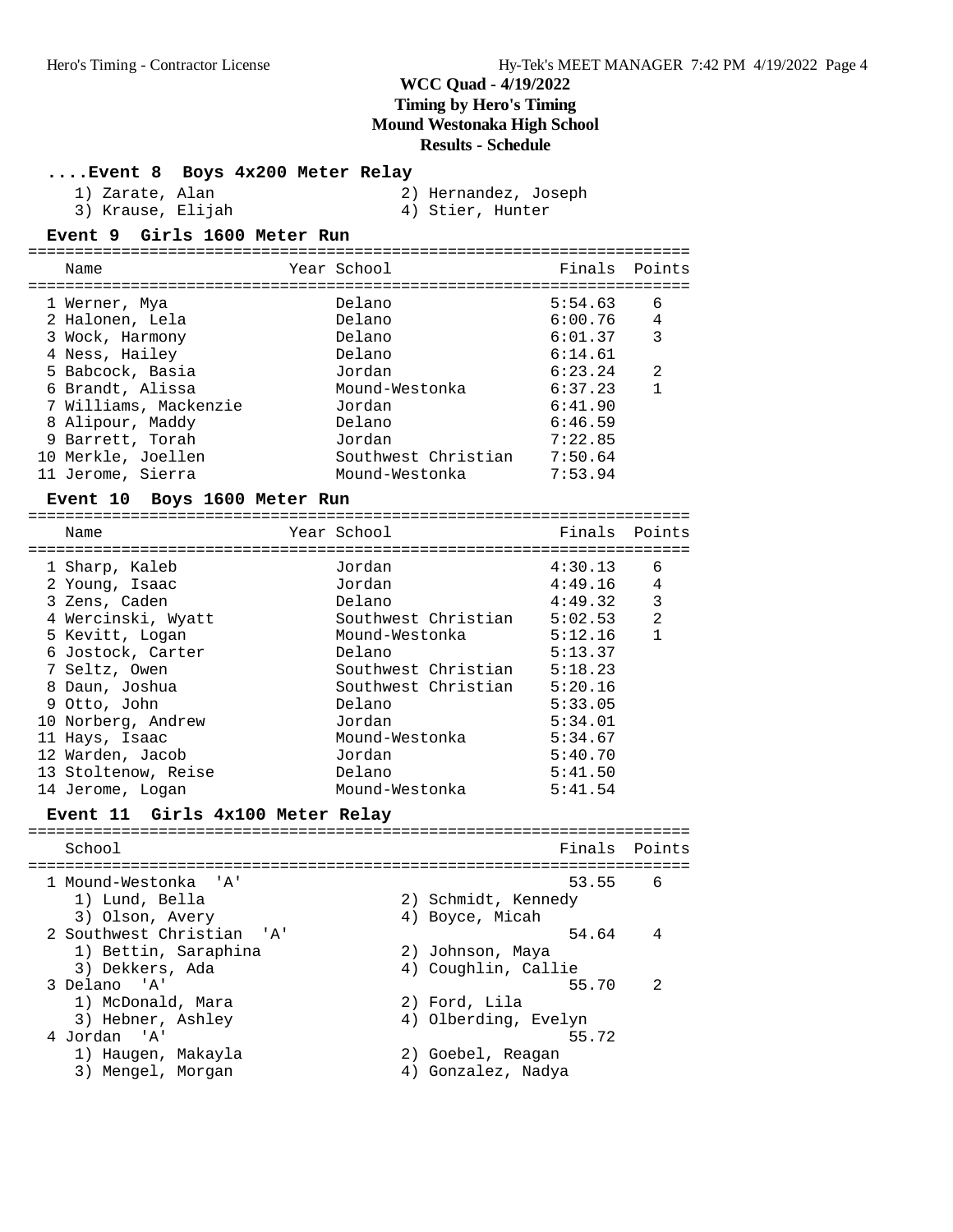#### **....Event 11 Girls 4x100 Meter Relay** 5 Jordan 'B' 58.43 1) Jones, Samara 2) Stensland, Maria 3) Suda, Kaitlyn (4) Winters, Meaghan 6 Mound-Westonka 'B' 1:00.43 1) Miner, Stella<br>3) Gorless F 3) Carlson, Emma (4) Sipprell, Sara 7 Mound-Westonka 'C' 1:01.42 1) Rashleger, Claire (2) Sylvester, Ava 3) Rogstad, Trysten 4) Sullivan, Adrianna -- Mound-Westonka 'D' DQ 1) Aufderheide, Ingrid 2) Butler, Ali 3) Weltzin, Lori (4) Kasper, Reese **Event 12 Boys 4x100 Meter Relay** ======================================================================= School **Finals** Points ======================================================================= 1 Jordan 'A' 1 (1993)<br>1 Metzger, Bryson (2) Smith, Austin (3) Ceplecha, Jackson (4) Tieben, Maxwell 1) Metzger, Bryson 2) Smith, Austin 3) Ceplecha, Jackson (4) 4) Tieben, Maxwell 2 Mound-Westonka 'A' 48.77 4 1) Tice, Ben 2) Hulzebos, Jack 3) McCue, Owen 4) Hansberger, Jacob 3 Delano 'A' 49.10 2 1) Kelly, Ben 2) Jergens, Sam 3) Lee, Iain 4) Dockter, Cole 4 Delano 'D' 50.59 1) Bjorklund, Peder (2) Frank, Luke 3) Stewart, Jackson (4) Barta, Liam 5 Jordan 'B' 52.43 1) Noyes, Seth 2) Becker, Vladik 3) Malundo, Malaki 4) Rasmussen, Brandon 6 Delano 'B' 53.27 1) Nielsen, Drew 2) Hohenstein, Jack 3) Scanlon, Wyatt (4) Rice, Corey 7 Delano 'C' 54.47 1) Russek, Sam 2) Yoraway, Jack 3) Rudolph, Alex (4) Nokleby, Nick **Event 13 Girls 400 Meter Dash** ========================================================================== Name The Year School The Finals H# Points ========================================================================== 1 Krueger, Kendra Jordan 1:03.33 1 6 2 Stover, Payton Mound-Westonka 1:05.82 2 4

| Z SLOVEI, FAYLON     | MOUILL-WESLOIIKA | $\bot$ $\cdot$ 0 $\bot$ 0 $\bot$ |              | $\pm$                    |
|----------------------|------------------|----------------------------------|--------------|--------------------------|
| 3 Hollenstein, Abby  | Mound-Westonka   | 1:06.94                          | 2            | $\overline{\phantom{a}}$ |
| 4 Pelowski, Madison  | Jordan           | 1:08.94                          | $\mathbf{1}$ | -2                       |
| 5 Butler, Ali        | Mound-Westonka   | 1:09.05                          | -2           | -1                       |
| 6 Smith, Lauren      | Delano           | 1:09.88                          | 1            |                          |
| 7 Wissbroecker, Jade | Delano           | 1:11.94                          | 1            |                          |
| 8 Kazin, Erica       | Delano           | 1:13.10                          | 1            |                          |
| 9 Bakeberg, Aliyah   | Jordan           | 1:13.70                          | -2           |                          |
| 10 Fynboh, Olivia    | Jordan           | 1:13.83                          | 1            |                          |
| 11 Warden, Winona    | Jordan           | 1:14.55                          | $\mathbf{1}$ |                          |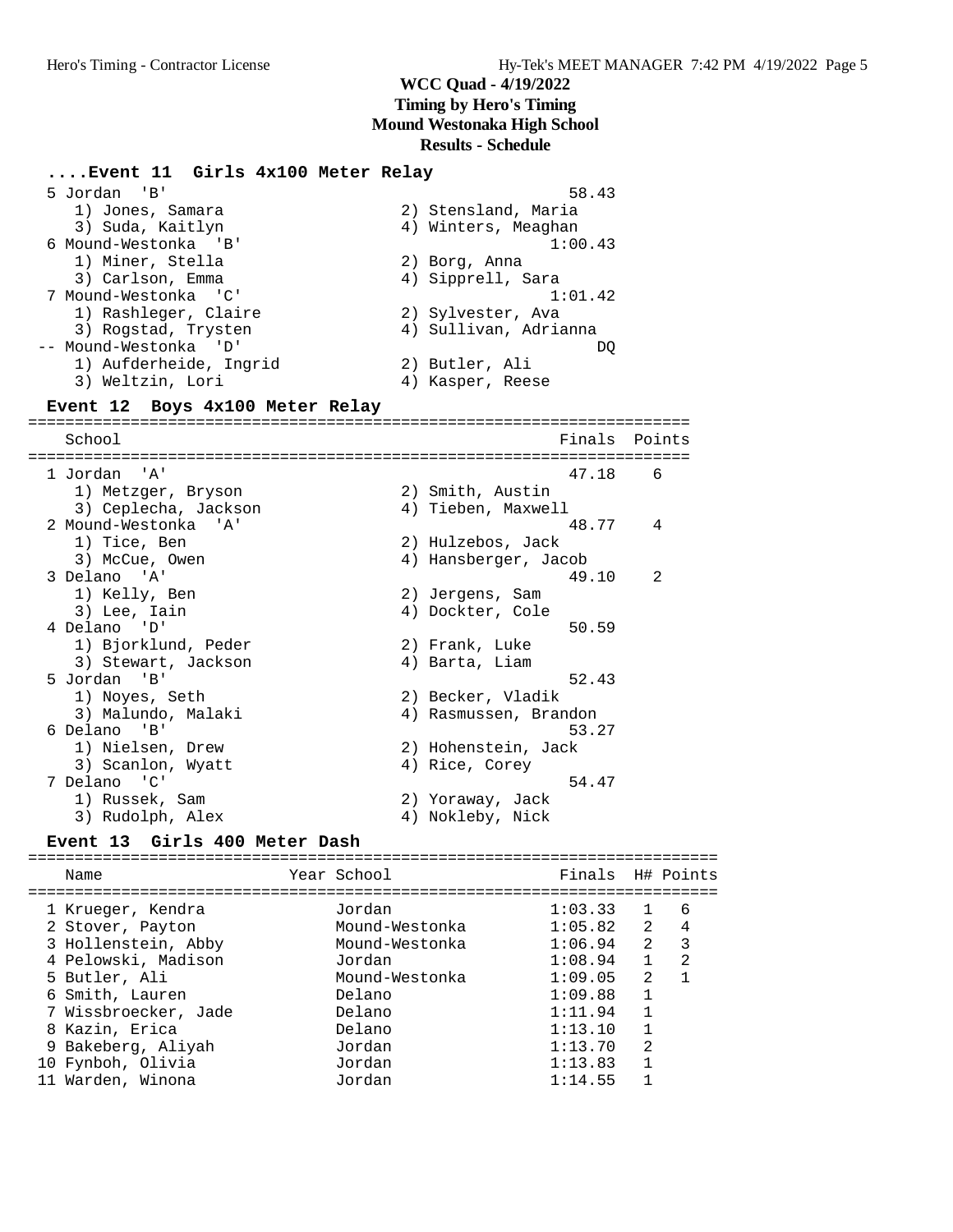#### **....Event 13 Girls 400 Meter Dash**

| 12 McBride, Zoe      | Jordan              | 1:17.75 | $\overline{2}$ |
|----------------------|---------------------|---------|----------------|
| 13 Leverty, Madison  | Jordan              | 1:18.81 | 2              |
| 14 Helgerson, Claire | Jordan              | 1:18.95 | $\mathbf{1}$   |
| 15 Adams-Trost, Lily | Southwest Christian | 1:19.45 | 2              |

#### **Event 14 Boys 400 Meter Dash**

==========================================================================

|   | Name                  | Year School            | Finals H# Points |                |              |
|---|-----------------------|------------------------|------------------|----------------|--------------|
|   | 1 Moore, Phillip      | Delano                 | 50.89            | $\mathbf{1}$   | 6            |
|   | 2 Montreuil, Owen     | Jordan                 | 52.77 1          |                | 4            |
|   | 3 Nemecek, Lance      | Mound-Westonka         | 53.76            | 2              | 3            |
|   | 4 Major, Will         | Jordan                 | 55.38            | $\mathbf{1}$   | 2            |
|   | 5 Rietschel, Logan    | Jordan                 | 57.78            | $\mathbf{1}$   | $\mathbf{1}$ |
|   | 6 Jergens, Sam        | Delano                 | 57.81            | 3              |              |
|   | 7 Boisselier, Timber  | Delano                 | 58.40            | 3              |              |
| 8 | Kaupp, Zachery        | Southwest Christian    | 58.59            | $\mathbf{1}$   |              |
|   | 9 Dockter, Cole       | Delano                 | 59.08            | $\mathbf{1}$   |              |
|   | 10 Siekmann, Leo      | Jordan                 | 59.42            | $\mathbf{1}$   |              |
|   | 11 Hall, Jack         | Mound-Westonka         | 1:01.26          | 3              |              |
|   | 12 Stier, Hunter      | Jordan                 | 1:01.67          | 2              |              |
|   | 13 Thelen, Gavin      | Mound-Westonka         | 1:01.74          | 2              |              |
|   | 14 Anderson, Mark     | Delano                 | 1:01.97          | $\mathfrak{D}$ |              |
|   | 15 Lilledahl, Mason   | Mound-Westonka         | 1:03.77          | 3              |              |
|   | 16 Zarate, Alan       | Jordan                 | 1:04.91          | 2              |              |
|   | 17 Hajdukiewicz, Kuba | Mound-Westonka 1:06.07 |                  | $\mathfrak{D}$ |              |
|   | 18 Rotz, Bryson       | Southwest Christian    | 1:09.16          | 3              |              |

#### **Event 15 Girls 300 Meter Hurdles**

| Name                                                                                                                      | Year School                                                                                        | Finals Points                                          |                                |
|---------------------------------------------------------------------------------------------------------------------------|----------------------------------------------------------------------------------------------------|--------------------------------------------------------|--------------------------------|
| 1 Wercinski, Kaitlyn<br>2 Cooper, Brooklyn<br>3 Elliott, Anna<br>4 Nemecek, Cassie<br>5 Huebsch, Marin<br>6 Cameron, Nora | Southwest Christian<br>Delano<br>Mound-Westonka<br>Mound-Westonka<br>Delano<br>Southwest Christian | 50.39<br>53.07<br>55.32<br>58.28<br>1:02.12<br>1:13.26 | -6<br>$\overline{4}$<br>3<br>2 |
|                                                                                                                           |                                                                                                    |                                                        |                                |

### **Event 16 Boys 300 Meter Hurdles**

| Name                                                                                                                                                                                | Year School                                                                                                    | Finals H# Points                                                              |                                                                                   |                               |
|-------------------------------------------------------------------------------------------------------------------------------------------------------------------------------------|----------------------------------------------------------------------------------------------------------------|-------------------------------------------------------------------------------|-----------------------------------------------------------------------------------|-------------------------------|
| 1 Schmidt, Cole<br>2 Schultz, Jake<br>3 Sexton, Brenden<br>4 Wallace, Will<br>5 Krause, Elijah<br>6 Tieben, Maxwell<br>7 Courneya, William<br>8 Bruggeman, Brody<br>9 Fritz, Jayden | Delano<br>Delano<br>Mound-Westonka<br>Mound-Westonka<br>Jordan<br>Jordan<br>Mound-Westonka<br>Jordan<br>Jordan | 42.09<br>47.46<br>47.47<br>48.13<br>49.12<br>50.47<br>54.90<br>55.60<br>56.13 | $\overline{2}$<br>$2^{\circ}$<br>$\mathbf{1}$<br>$\overline{1}$<br>$\mathfrak{D}$ | -6<br>4<br>$\mathcal{R}$<br>2 |
|                                                                                                                                                                                     |                                                                                                                |                                                                               |                                                                                   |                               |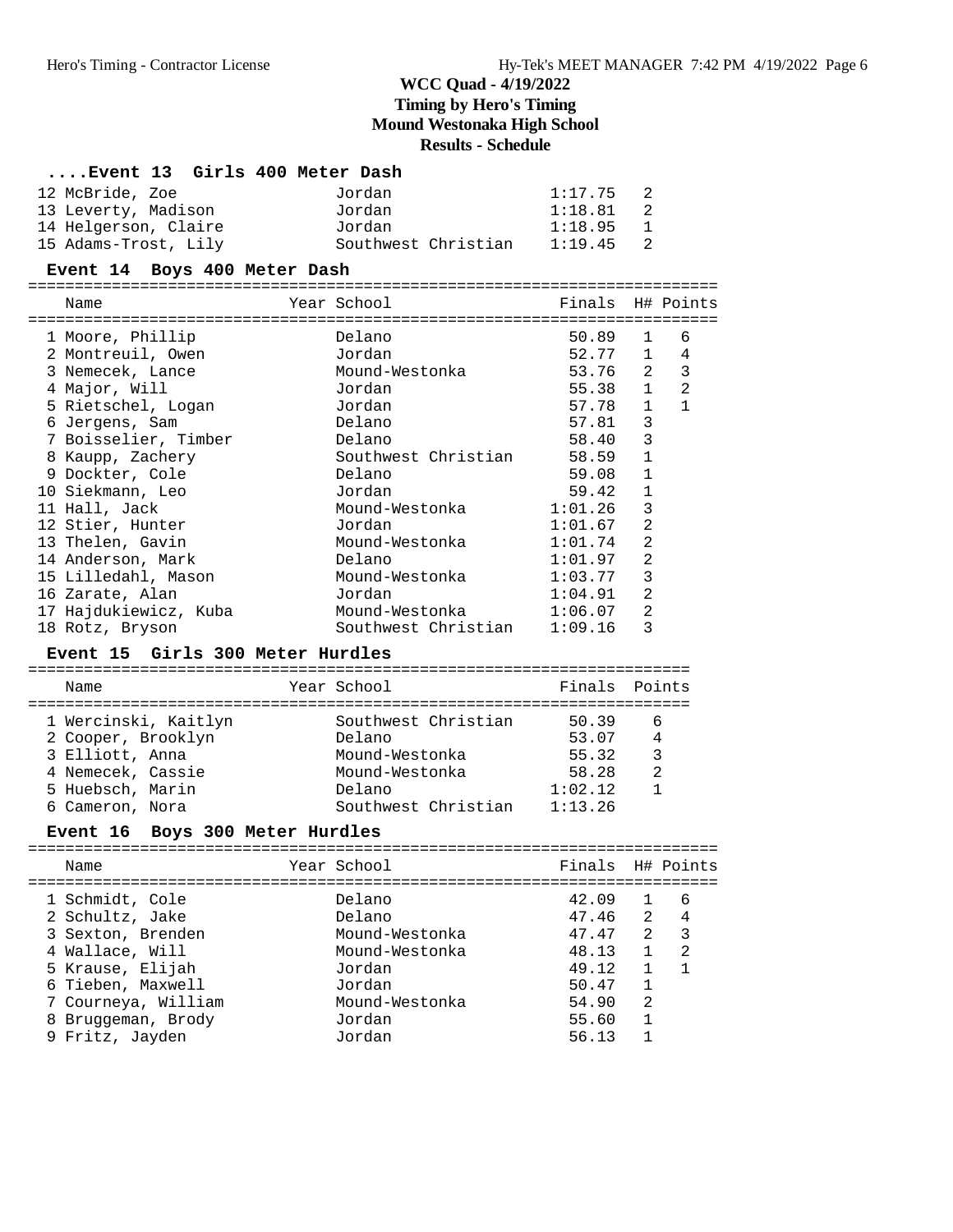#### **Event 17 Girls 800 Meter Run**

| Name                                    | Year School                 | Finals        | Points                      |        |
|-----------------------------------------|-----------------------------|---------------|-----------------------------|--------|
| 1 Kirscht, Audrey                       | Mound-Westonka              | 2:36.77       | 6                           |        |
| 2 Kazin, Erica                          | Delano                      | 2:38.46       | 4                           |        |
| 3 Young, Sarah                          | Jordan                      | 2:42.37       | 3                           |        |
| 4 Werner, Ava                           | Delano                      | 2:43.27       | $\overline{2}$              |        |
| 5 Babcock, Basia                        | Jordan                      | 2:54.60       | $\mathbf{1}$                |        |
| 6 Ingle, Sierra                         | Delano                      | 2:56.51       |                             |        |
| 7 Logan, Campbell                       | Delano                      | 2:56.62       |                             |        |
| 8 Maas, Mallory                         | Southwest Christian 3:03.49 |               |                             |        |
| 9 Green, Evalyn                         | Delano                      | 3:07.21       |                             |        |
| 10 Huebsch, Autumn                      | Delano                      | 3:10.32       |                             |        |
| 11 Ives, Alexiah                        | Delano                      | 3:11.15       |                             |        |
| 12 Vanderheiden, Victoria               | Delano                      | 3:12.84       |                             |        |
| 13 Barrett, Torah                       | Jordan                      | 3:25.30       |                             |        |
| Boys 800 Meter Run<br><b>Event 18</b>   |                             |               |                             |        |
|                                         |                             |               |                             |        |
| Name                                    | Year School                 | Finals Points |                             |        |
| 1 Sharp, Kaleb                          | Jordan                      | 1:59.33       | 6                           |        |
| 2 Young, Isaac                          | Jordan                      | 2:07.71       | 4                           |        |
| 3 Langheim, Aiden                       | Jordan                      | 2:09.74       | 3                           |        |
| 4 Zens, Justin                          | Delano                      | 2:10.74       | $\overline{2}$              |        |
| 5 Roepke, Gage                          | Delano                      | 2:17.21       | $\mathbf{1}$                |        |
| 6 Weedman, Nicklaus                     | Jordan                      | 2:19.29       |                             |        |
| 7 Huotari, Drew                         | Delano                      | 2:21.48       |                             |        |
| 8 Trost, Jacob                          | Mound-Westonka              | 2:21.93       |                             |        |
| 9 Baker, Max                            | Delano                      | 2:23.19       |                             |        |
| 10 Young, Seth                          | Jordan                      | 2:25.94       |                             |        |
| 11 Jackola, Chet                        | Delano                      | 2:27.09       |                             |        |
| 12 Jackson, Wells                       | Jordan                      | 2:33.04       |                             |        |
| 13 Warden, Jacob                        | Jordan                      | 2:33.92       |                             |        |
| 14 Norberg, Andrew                      | Jordan                      | 2:34.24       |                             |        |
| 15 Lehnen, Caden                        | Jordan                      | 2:34.44       |                             |        |
| 16 Jerome, Logan                        | Mound-Westonka              | 2:35.50       |                             |        |
| 17 Johnson, Logan                       | Delano                      | 2:36.96       |                             |        |
| 18 Spillman, Logan                      | Jordan                      | 2:39.75       |                             |        |
| 19 Vis, Braden                          | Southwest Christian         | 2:48.58       |                             |        |
| Girls 200 Meter Dash<br><b>Event 19</b> |                             |               |                             |        |
|                                         | Year School                 | Finals        | H# Points                   |        |
| Name                                    |                             | ==========    |                             |        |
| 1 Straub, Mehlayna                      | Southwest Christian         | 27.18         | 6<br>1                      |        |
| 2 Johnson, Marin                        | Delano                      | 27.68         | 4<br>1                      |        |
| 3 Coughlin, Callie                      | Southwest Christian         | 27.80         | 3<br>1                      |        |
| 4 Soule, Ali                            | Mound-Westonka              | 28.09         | $\overline{2}$<br>4         |        |
| 5 Dekkers, Ada                          | Southwest Christian         | 28.93         | $\mathbf{1}$<br>$\mathbf 1$ | 28.924 |
| 6 Miner, Natalie                        | Mound-Westonka              | 28.93         | 4                           | 28.929 |
| 7 Johnson, Maya                         | Southwest Christian         | 29.43         | $\mathbf 1$                 |        |
| 8 Olson, Avery                          | Mound-Westonka              | 29.63         | 3                           |        |
| 9 Chock, Ellie                          | Delano                      | 29.74         | $\mathbf 1$                 |        |
| 10 Christensen, Samantha                | Mound-Westonka              | 29.75         | 4                           |        |

=======================================================================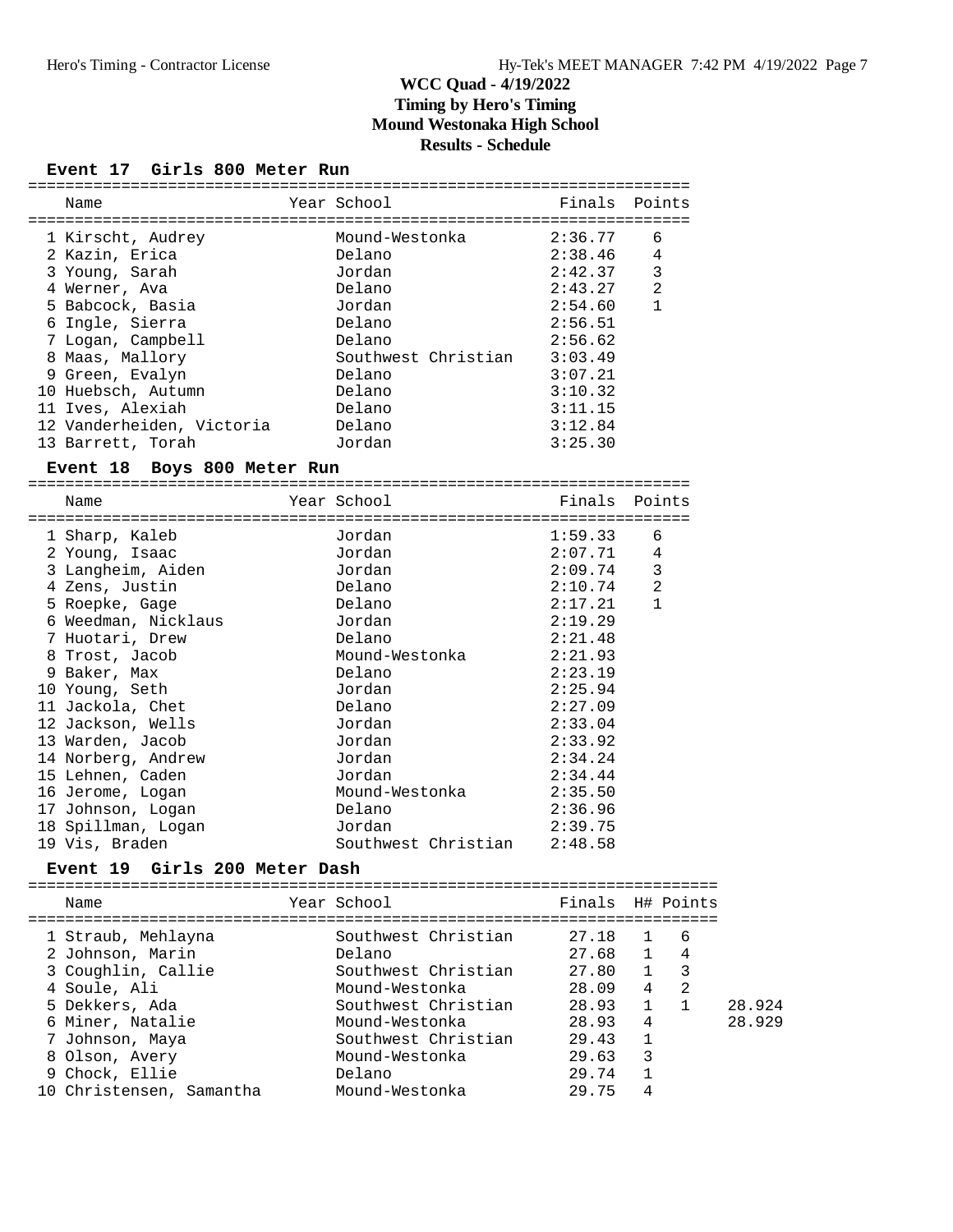#### **....Event 19 Girls 200 Meter Dash**

| 11 Zaun, Anneka         | Delano              | 30.10 | 2            |
|-------------------------|---------------------|-------|--------------|
| 12 Danielson, Norah     | Delano              | 30.20 | $\mathbf{1}$ |
| 13 Butler, Ali          | Mound-Westonka      | 30.26 | 3            |
| 14 Schmidt, Kennedy     | Mound-Westonka      | 30.68 | 3            |
| 15 McCue, Libby         | Mound-Westonka      | 30.76 | 3            |
| 16 Stover, Payton       | Mound-Westonka      | 30.77 | 4            |
| 17 Hendrickson, Hattie  | Delano              | 30.99 | 2            |
| 18 Ford, Lila           | Delano              | 31.04 | $\mathbf{1}$ |
| 19 Menk, Anna           | Delano              | 31.16 | 2            |
| 20 Kasper, Reese        | Mound-Westonka      | 31.36 | 4            |
| 21 Sipprell, Sara       | Mound-Westonka      | 31.60 | 3            |
| 22 Miner, Stella        | Mound-Westonka      | 31.80 | 4            |
| 23 Lee, Maria           | Delano              | 31.95 | 2            |
| 24 LaFortune, Gabrielle | Mound-Westonka      | 32.10 | 2            |
| 25 Keskey, Maren        | Southwest Christian | 32.34 | 2            |
| 26 Westberg, Megan      | Delano              | 32.41 | 2            |
| 27 Mobagi, Valerie      | Mound-Westonka      | 32.62 | 3            |
| 28 Rashleger, Claire    | Mound-Westonka      | 34.00 | 4            |
| 29 Nee, Isabelle        | Delano              | 34.13 | 2            |
| 30 Rogstad, Trysten     | Mound-Westonka      | 34.32 | 3            |
| 31 Putnam, Ellie        | Mound-Westonka      | 34.50 | 3            |

#### **Event 20 Boys 200 Meter Dash**

==========================================================================

| Name                        | Year School         | Finals H# Points |                 |                |
|-----------------------------|---------------------|------------------|-----------------|----------------|
| 1 Moore, Phillip            | Delano              | 23.66            | 1               | 6              |
| 2 Dick, Charlie             | Delano              | 24.01            | 1               | 4              |
| 3 McCue, Owen               | Mound-Westonka      | 25.37            | $4\overline{ }$ | 3              |
| 4 Rosenow, Grayson          | Delano              | 25.39 1          |                 | $\overline{a}$ |
| 5 Anderson, Dimitri         | Mound-Westonka      | 25.74            | 3               | $\mathbf{1}$   |
| 6 McKenzie, Antuwan         | Southwest Christian | 25.78            | $1\,$           |                |
| 7 McMahan, Josh             | Delano              | 25.90            | 3               |                |
| 8 Jordan, Manuel            | Mound-Westonka      | 26.03            | $\overline{2}$  |                |
| 9 Hansberger, Jacob         | Mound-Westonka      | 26.35            | 4               |                |
| 10 Bartkowicz, Brett        | Mound-Westonka      | 26.38            | 3               |                |
| 11 Kelly, Ben               | Delano              | 26.72            | 4               |                |
| 12 Hall, Jack               | Mound-Westonka      | 26.94            | $\overline{2}$  |                |
| 13 Hargarten, Mason         | Delano              | 26.95            | $\overline{2}$  |                |
| 14 Zahasky, Rocco           | Mound-Westonka      | 27.02            | 3               |                |
| 15 Hohenstein, Jack         | Delano              | 27.24            | 3               |                |
| 16 Hulzebos, Jack           | Mound-Westonka      | 27.35            | 4               |                |
| 17 Hunt, Andy               | Southwest Christian | 27.36            | 4               |                |
| 18 Roepke, Gage             | Delano              | 27.79            | 3               |                |
| 19 Beck, Kohlton            | Delano              | 28.04            | $\mathbf{1}$    |                |
| 20 Hitchings, Jackson       | Delano              | 28.31            | $\mathbf 1$     |                |
| 21 Courneya, William        | Mound-Westonka      | 28.43            | $\overline{4}$  |                |
| 22 Nielsen, Drew            | Delano              | 29.00            | $\overline{2}$  |                |
| 23 Rice, Corey              | Delano              | 29.68            | $\mathbf 1$     |                |
| 24 Rotz, Bryson             | Southwest Christian | 30.21            | $\mathbf 1$     |                |
| 25 Scanlon, Wyatt           | Delano              | 30.85            | $\overline{2}$  |                |
| 26 Russek, Sam              | Delano              | 31.39            | $\overline{2}$  |                |
| 27 Kannenberg, William (Fre | Southwest Christian | 31.51            | $\overline{2}$  |                |
| 28 Vanderheinden, Vincent   | Delano              | 31.75            | 3               |                |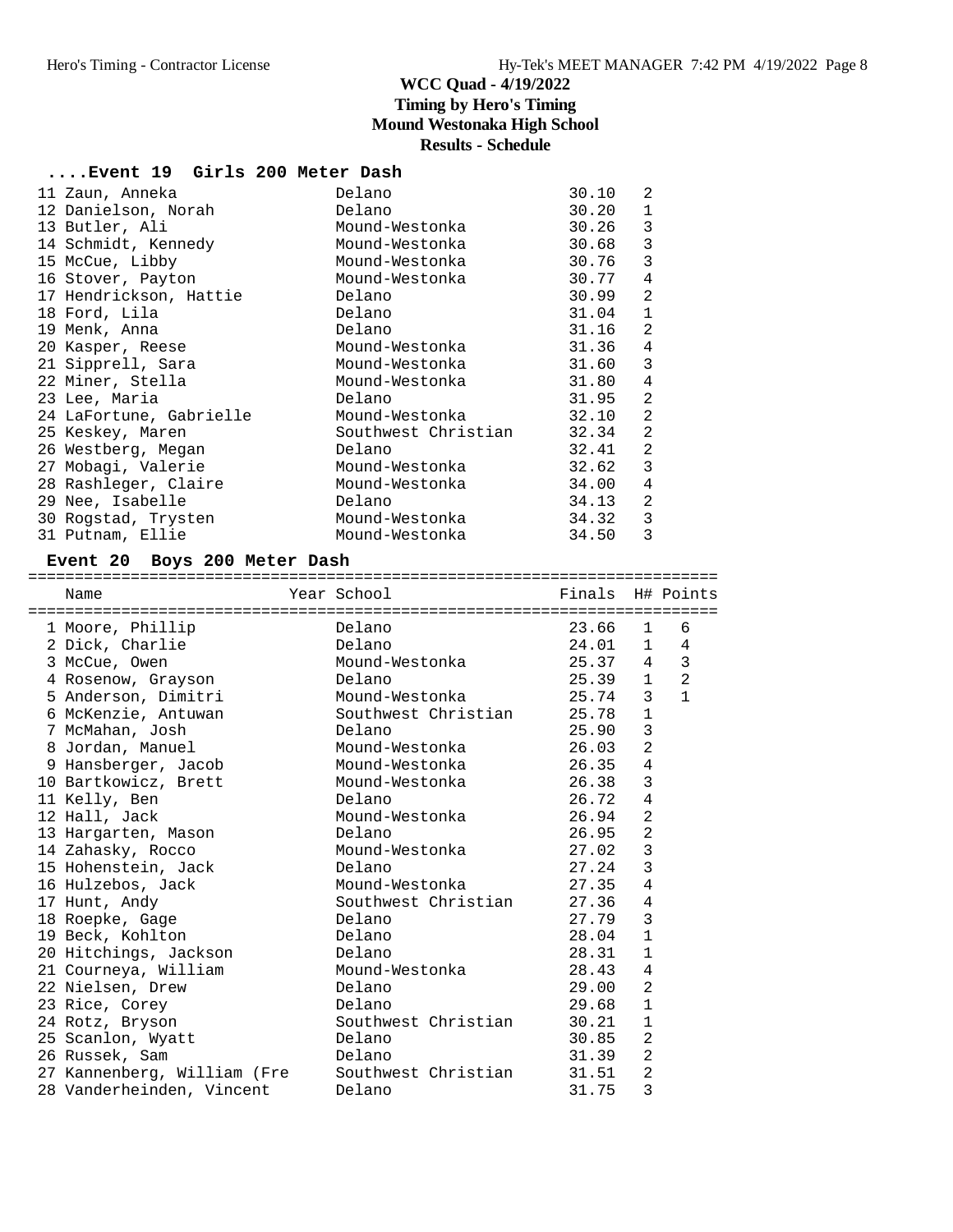#### **Event 21 Girls 3200 Meter Run** ======================================================================= Name Year School ======================================================================= 1 Sunnarborg, Laura Mound-Westonka 12:37.28 6 2 Engesser, Sophia Mound-Westonka 13:51.35 4 **Event 22 Boys 3200 Meter Run** ======================================================================= Name The Year School The Finals Points ======================================================================= 1 Engesser, Joshua Mound-Westonka 11:13.83 6<br>2 Forliti, Grant Delano 11:34.52 4 2 Forliti, Grant Delano 11:34.52 4 3 Ulberg, Henry Delano 11:36.63 3 **Event 23 Girls 4x400 Meter Relay** ======================================================================= School **Finals Points** ======================================================================= 1 Southwest Christian 'A' 4:31.06 6 1) Straub, Mehlayna 2) Dekkers, Ada 3) Wercinski, Kaitlyn 4) Helseth, Margrethe 2 Mound-Westonka 'A' 4:34.69 4 1) Soule, Ali 2) Hollenstein, Abby 3) Miner, Natalie 1988 (1988) Seitz, Makenna 1) Soule, Ali (2) Hollenstein, Abby<br>3) Miner, Natalie (4) Seitz, Makenna<br>3) Mound-Westonka 'B' (4:41.44) 1) Kirscht, Audrey 2) Stover, Payton 3) Pruitt, Ellen (4) Elliott, Anna 4 Delano 'B' 4:58.98 2 1) Logan, Campbell 2) Wissbroecker, Jade 3) Ingle, Sierra (1988) 4) Green, Evalyn 5 Delano 'A' 5:07.38 1) Kazin, Erica 2) Ness, Hailey 3) Jostock, Lydia 4) Halonen, Lela **Event 24 Boys 4x400 Meter Relay** ======================================================================= School **Finals Points** ======================================================================= 1 Delano 'C' 3:45.25 6 1) Zens, Caden 2) Hendrickson, Jacob 3) Zens, Justin 4) Schmidt, Cole 2 Delano 'A' 3:52.36 1) Bergh, Jacob 2) Morrissette, Christian 3) Roepke, Gage  $4)$  Baker, Max 3 Mound-Westonka 'A' 3:55.97 4 1) Bartkowicz, Brett 2) Holmberg, Samuel 3) Wallace, Will 4) Nemecek, Lance 4 Southwest Christian 'A' 3:57.88 2 1) Kaupp, Zachery 2) Wercinski, Wyatt<br>3) Mosley, Brandon 3) Auck, Zion 3) Mosley, Brandon 5 Mound-Westonka 'B' 4:00.28 1) Lilledahl, Mason (2) Markstrom, Jack<br>3) Markstrom, Lucas (2) 4) Jordan, Manuel 3) Markstrom, Lucas 6 Delano 'B' 4:14.63 1) Jostock, Carter 2) Otto, John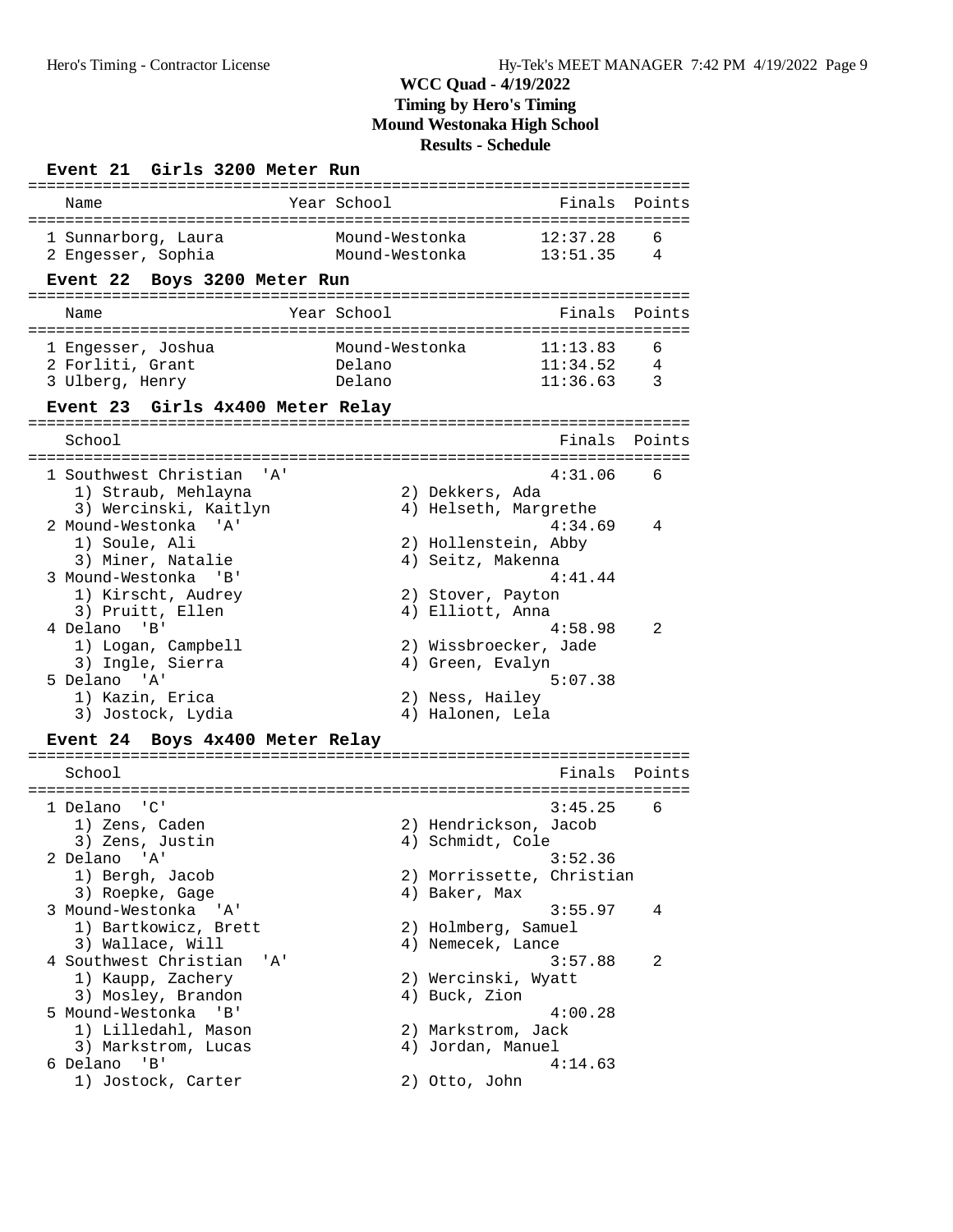## **....Event 24 Boys 4x400 Meter Relay**

3) Huotari, Drew (4) Jackola, Chet

| Event 25 Girls Shot Put |  |  |  |
|-------------------------|--|--|--|
|-------------------------|--|--|--|

| $-$ | $-$<br>$-$ | <u>--------</u><br>$-$ | - - | . . | -----<br>$\sim$ | $\sim$ |
|-----|------------|------------------------|-----|-----|-----------------|--------|
|     |            |                        |     |     |                 |        |
|     |            |                        |     |     |                 |        |
|     |            |                        |     |     |                 |        |

| 1 Kuperus, Hailey                                                                 |                              | $30 - 08.25$ 2               |                              | 6            |
|-----------------------------------------------------------------------------------|------------------------------|------------------------------|------------------------------|--------------|
| 2 Fynboh, Olivia<br>29-04 28-06 26-09.50                                          | Jordan                       | $29-04.00$ 2 4               |                              |              |
| 3 Haugen, Makayla<br>28-11.25 27-00 27-00                                         | Jordan                       | $28 - 11.25$                 | 2                            | 3            |
| 4 Christensen, Danyely Mound-Westonka<br>$25 - 01.50$ $26 - 04.50$ $28 - 06$      |                              | 28-06.00                     | $\mathbf{1}$                 | 2            |
| 5 Hennes, Cortney<br>28-01.50 27-08.25 26-06                                      | Jordan                       | $28 - 01.50$                 | 2                            | $\mathbf{1}$ |
| 6 Bettin, Saraphina<br>25-06.25 27-03.75 28-01.50                                 | Southwest Christian 28-01.50 |                              | 2                            |              |
| 7 Klegstad, Hope<br>$27-07$ $26-03$ $26-09.75$                                    | Jordan                       | $27 - 07.00$                 | 2                            |              |
| 8 Springer, Annie<br>$23-03.25$ $26-10$ $24-10.75$                                | Mound-Westonka               | $26 - 10.00$                 | $\mathbf{1}$                 |              |
| 9 Tieben, Natalie<br>24-09 25-10 26-06                                            | Jordan                       | $26 - 06.00$                 | 2                            |              |
| 10 McCue, Libby<br>$26-06$ $25-06.50$ $25-08$<br>11 Borowicz, Savannah            | Mound-Westonka<br>Jordan     | $26 - 06.00$<br>$25 - 04.00$ | $\mathbf{1}$<br>$\mathbf{1}$ |              |
| $23-05$ $24-01$ $25-04$<br>12 Alipour, Isabelle                                   | Delano                       | $24 - 04.00$                 | 2                            |              |
| $23 - 05.25$ $23 - 07$ $24 - 04$<br>13 Vangarven, Megan                           | Jordan                       | 21-03.50                     | $\mathbf{1}$                 |              |
| 18-06 18-02 21-03.50<br>14 Ortiz, Yaretshi                                        | Southwest Christian 19-04.00 |                              | 2                            |              |
| FOUL 19-04 FOUL<br>15 Vandersyde, Olivia                                          | Jordan                       | $18 - 10.50$                 | $\mathbf{1}$                 |              |
| 17-04 18-09.50 18-10.50<br>16 Carlson, Emma<br>17-00 17-10.50 16-05.25            | Mound-Westonka               | $17 - 10.50$                 | $\mathbf{1}$                 |              |
| 17 Black, Reese                                                                   | Delano                       | $17 - 10.00$                 | $\mathbf{1}$                 |              |
| 17-08 17-06.75 17-10<br>18 Ulberg, Grace                                          | Delano                       | $16 - 05.00$                 | $\mathbf{1}$                 |              |
| $16-03.50$ $16-02.25$ $16-05$<br>19 Horobin, Claire<br>15-09.50 14-11.50 14-04.50 | Delano                       | $15 - 09.50$                 | $\mathbf{1}$                 |              |
| Event 26 Boys Shot Put                                                            |                              |                              |                              |              |

| Name                                                       | Year School    | Finals H# Points |             |  |
|------------------------------------------------------------|----------------|------------------|-------------|--|
| 1 Nawrocki, Peyton<br>$40 - 02$ $41 - 04$ , $75$ $43 - 09$ | Jordan         | $43 - 09.00$ 2 6 |             |  |
| 2 Dioszeghy, Samuel<br>$40 - 00$ $39 - 06$ $38 - 10$       | Mound-Westonka | $40 - 00.00$     | $1 \quad 4$ |  |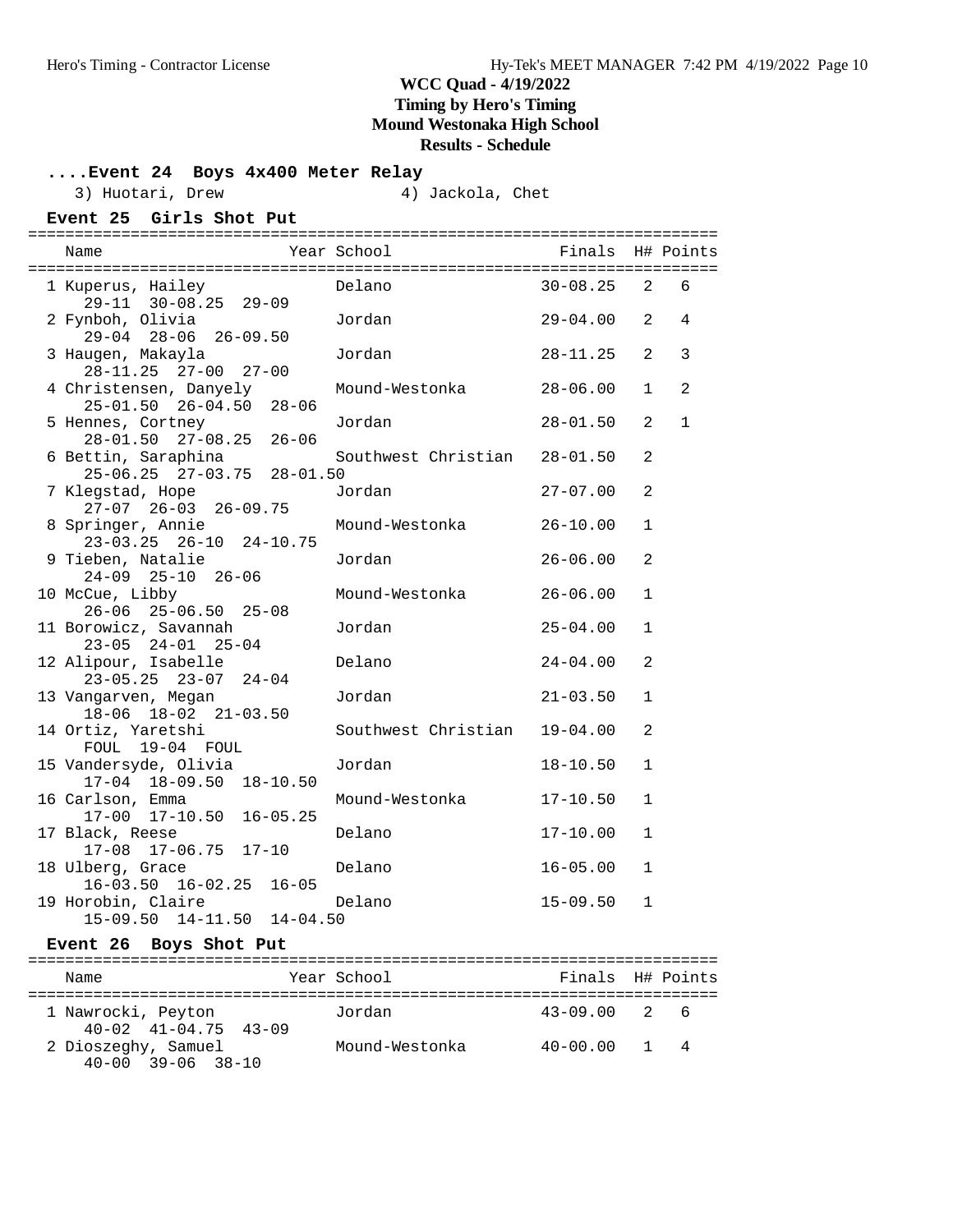| Event 26 Boys Shot Put                                       |                              |              |                |                |
|--------------------------------------------------------------|------------------------------|--------------|----------------|----------------|
| 3 Bjorklund, Peder<br>39-09 37-07 37-04                      | Delano                       | 39-09.00     | 2              | 3              |
| 4 Borowicz, Luke<br>34-05 39-08.50 FOUL                      | Jordan                       | $39 - 08.50$ | $\overline{a}$ | $\overline{a}$ |
| 5 Frank, Luke<br>$34-04.50$ $35-10$ $36-07.50$               | Delano                       | $36 - 07.50$ | $\overline{2}$ | 1              |
| 6 Seeman, John<br>29-07 31-04 36-00                          | Mound-Westonka               | $36 - 00.00$ | 1              |                |
| 7 Nemecek, Lance<br>32-02 31-01 35-11.75                     | Mound-Westonka               | $35 - 11.75$ | 2              |                |
| 8 Hagen, Elijah<br>34-02 FOUL 35-11.25                       | Jordan                       | $35 - 11.25$ | 2              |                |
| 9 Stewart, Jackson<br>FOUL 34-07 35-04.50                    | Delano                       | $35 - 04.50$ | 2              |                |
| 10 Kleinsasser, Carter<br>34-03 32-05 FOUL                   | Mound-Westonka               | $34 - 03.00$ | 1              |                |
| 11 Konrady, Cayden<br>$33-00$ $32-11$ $34-01$                | Mound-Westonka               | $34 - 01.00$ | 1              |                |
| 12 Konkel, Jaaron<br>33-08.50 32-10.25 33-05.50              | Southwest Christian 33-08.50 |              | 2              |                |
| 13 Peters, Alexander<br>$31-04$ $32-08.25$ $32-05$           | Jordan                       | $32 - 08.25$ | 2              |                |
| 14 Nau, Arley<br>$31-08$ $30-11$ $28-00$                     | Delano                       | $31 - 08.00$ | $\mathbf 1$    |                |
| 15 McMahan, Josh<br>$28-04$ $28-04$ $31-05$                  | Delano                       | $31 - 05.00$ | 2              |                |
| 16 Barta, Liam<br>$31 - 01.50$ $29 - 10.25$ $30 - 07$        | Delano                       | $31 - 01.50$ | 2              |                |
| 17 Dolan, Josh<br>29-04 30-10 28-06.50                       | Jordan                       | $30 - 10.00$ | 2              |                |
| 18 Knotts, Ryan<br>$30-05$ $26-11$ $29-10.50$                | Southwest Christian          | $30 - 05.00$ | 2              |                |
| 19 Gregory, Richard<br>$28-05$ $27-10$ $29-03$               | Jordan                       | $29 - 03.00$ | 1              |                |
| 20 Hache', Jakob<br>$29 - 01$ $23 - 04$ $28 - 07$            | Jordan                       | $29 - 01.00$ | $\mathbf 1$    |                |
| 21 Hollins, Tyson<br>$28-08$ $26-06$ $28-10$                 | Mound-Westonka               | $28 - 10.00$ | $\mathbf{1}$   |                |
| 22 Rasmussen, Brandon<br>26-07 28-06 27-10.25                | Jordan                       | $28 - 06.00$ | 2              |                |
| 23 Machakaire, Justin<br>$26 - 00$<br>$26 - 06$<br>$24 - 08$ | Delano                       | $26 - 06.00$ | 1              |                |
| 24 Larive, Heston<br>FOUL<br>$26 - 05.50$<br>$26 - 05.75$    | Delano                       | $26 - 05.75$ | 2              |                |
| 25 Magnus, Cooper<br>$23 - 06$ $23 - 10$<br>$24 - 11$        | Mound-Westonka               | $24 - 11.00$ | 1              |                |
| 26 Nokleby, Nick<br>FOUL 20-07<br>$23 - 03$                  | Delano                       | $23 - 03.00$ | 1              |                |
| 27 Snider, Amani<br>$22 - 05$ $21 - 07$<br>$21 - 07$         | Southwest Christian          | $22 - 05.00$ | 1              |                |
| 28 Spillman, Logan<br>$19 - 07$<br>FOUL FOUL                 | Jordan                       | $19 - 07.00$ | 1              |                |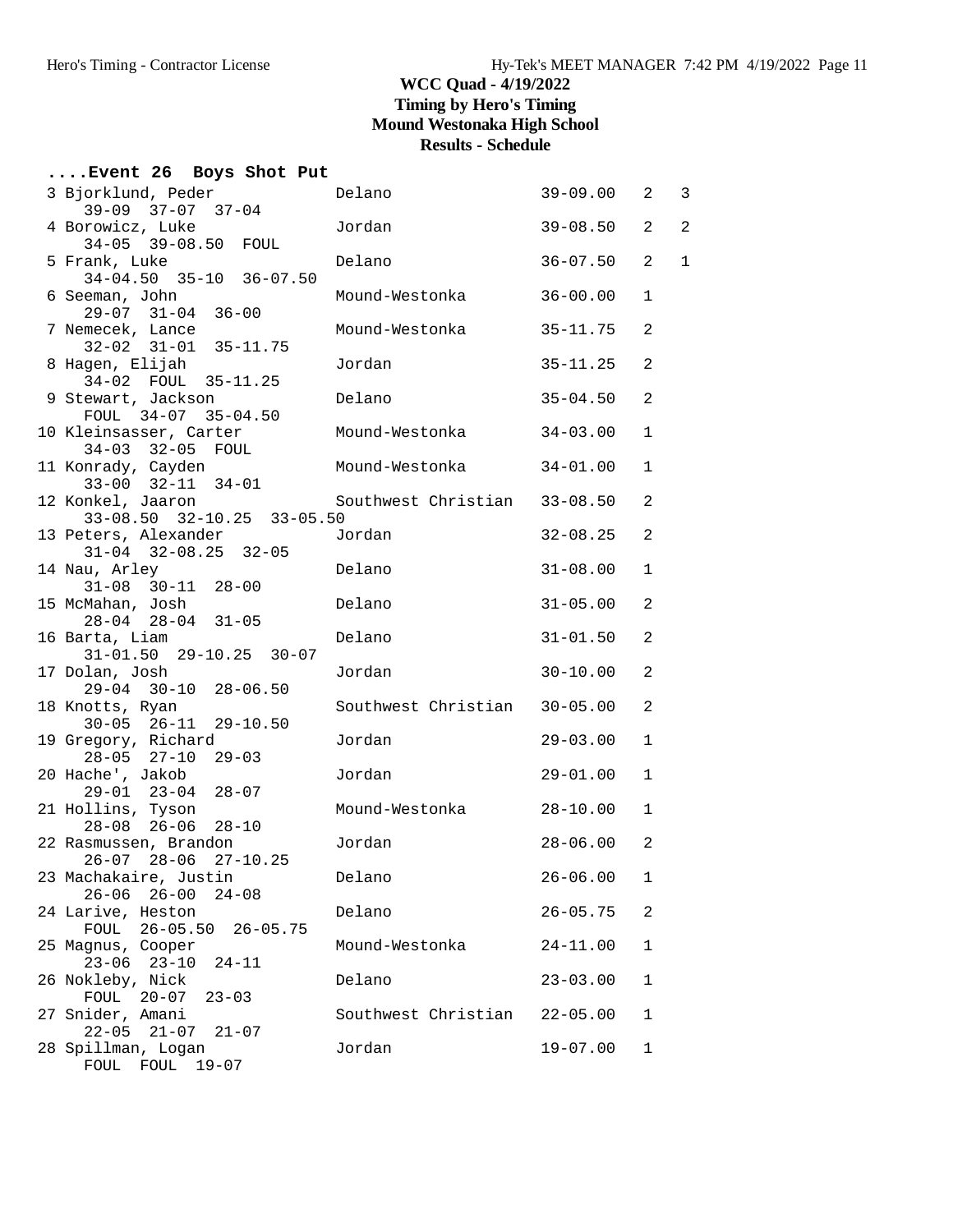#### **Event 27 Girls Discus Throw**

| Name                                               | Year School                  | Finals H# Points |                |              |
|----------------------------------------------------|------------------------------|------------------|----------------|--------------|
|                                                    |                              |                  |                |              |
| 1 Tieben, Natalie<br>83-00.75 FOUL 89-02           | Jordan                       | 89-02            | $\overline{2}$ | 6            |
| 2 Klegstad, Hope<br>80-01 81-07 79-09              | Jordan                       | $81 - 07$        | $\overline{2}$ | 4            |
| 3 Springer, Annie<br>FOUL 61-02 68-04.50           | Mound-Westonka               | $68 - 04.50$     | $\mathbf{1}$   | 3            |
| 4 Hennes, Cortney<br>$67-09$ $58-10$ $54-05.50$    | Jordan                       | $67 - 09$        | 2              | 2            |
| 5 Alipour, Isabelle<br>FOUL 67-06 65-10            | Delano                       | $67 - 06$        | 2              | $\mathbf{1}$ |
| 6 Vandersyde, Olivia<br>65-00 65-10.50 66-04.50    | Jordan                       | $66 - 04.50$     | $\mathbf{1}$   |              |
| 7 Fynboh, Olivia<br>FOUL 65-01 60-03               | Jordan                       | $65 - 01$        | 2              |              |
| 8 McCue, Libby<br>$61-02.50$ $63-08.50$ $58-10$    | Mound-Westonka               | $63 - 08.50$     | $\mathbf{1}$   |              |
| 9 Borowicz, Savannah<br>$61-10$ $61-10.50$ $58-11$ | Jordan                       | $61 - 10.50$     | $\mathfrak{D}$ |              |
| 10 Haugen, Makayla<br>FOUL 61-02.50 56-02.50       | Jordan                       | $61 - 02.50$     | 2              |              |
| 11 Kuperus, Hailey<br>$53-10$ $60-11$ $60-11$      | Delano                       | $60 - 11$        | 2              |              |
| 12 Bettin, Saraphina<br>53-03.75 52-01 58-08.50    | Southwest Christian 58-08.50 |                  | 2              |              |
| 13 Carlson, Emma<br>$45 - 00$ $54 - 00$ $45 - 05$  | Mound-Westonka               | $54 - 00$        | $\mathbf{1}$   |              |
| 14 Vangarven, Megan<br>51-10.50 FOUL FOUL          | Jordan                       | $51 - 10.50$     | $\mathbf{1}$   |              |
| 15 Christensen, Danyely<br>FOUL 51-03 FOUL         | Mound-Westonka               | $51 - 03$        | $\mathbf{1}$   |              |
| 16 Horobin, Claire<br>FOUL 50-10 FOUL              | Delano                       | $50 - 10$        | $\mathbf{1}$   |              |
| 17 Ulberg, Grace<br>FOUL FOUL 50-06                | Delano                       | $50 - 06$        | $\mathbf{1}$   |              |
| 18 Black, Reese<br>FOUL 30-10 37-08.50             | Delano                       | $37 - 08.50$     | $\mathbf{1}$   |              |
|                                                    |                              |                  |                |              |

#### **Event 28 Boys Discus Throw**

========================================================================== Name The Year School Contract Pinals H# Points ========================================================================== 1 Dioszeghy, Samuel Mound-Westonka 133-06 1 6 133-06 118-11.50 FOUL 2 Hagen, Elijah Jordan 121-02 2 4 99-07 110-04.50 121-02 3 Borowicz, Luke Jordan 118-03.25 2 3 118-03.25 FOUL FOUL 4 Seeman, John Mound-Westonka 110-00.50 1 2 110-00.50 107-04 107-07.50 5 Larive, Heston Delano 102-09 2 1 91-00.50 102-09 98-02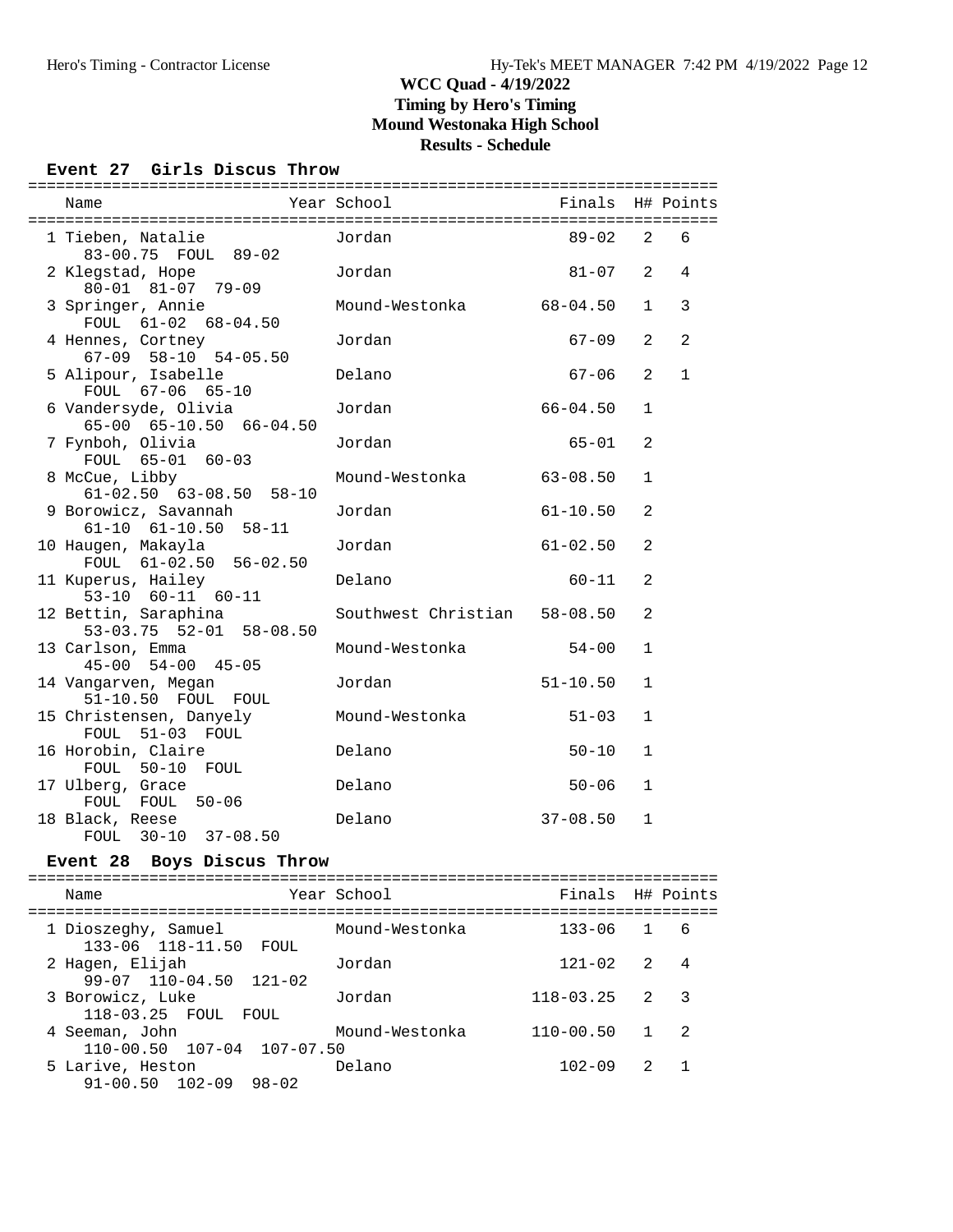| Event 28 Boys Discus Throw                         |                |              |                |
|----------------------------------------------------|----------------|--------------|----------------|
| 6 Bjorklund, Peder                                 | Delano         | $98 - 10$    | 2              |
| 98-10 FOUL FOUL<br>7 Konrady, Cayden               | Mound-Westonka | $94 - 07$    | $\mathbf 1$    |
| $90-03.50$ $92-07.50$ $94-07$                      |                |              |                |
| 8 Heuer, Dustin<br>86-00 FOUL 91-08.25             | Jordan         | $91 - 08.25$ | $\overline{a}$ |
| 9 Wallace, Will<br>91-00 72-11 FOUL                | Mound-Westonka | $91 - 00$    | 1              |
| 10 Frank, Luke<br>FOUL 84-03 FOUL                  | Delano         | $84 - 03$    | $\overline{2}$ |
| 11 Peters, Alexander<br>FOUL 76-05 82-11.50        | Jordan         | $82 - 11.50$ | $\overline{a}$ |
| 12 Machakaire, Justin<br>FOUL 80-03 81-10.50       | Delano         | $81 - 10.50$ | 2              |
| 13 Hollins, Tyson<br>FOUL 79-05 72-04              | Mound-Westonka | $79 - 05$    | 1              |
| 14 Dolan, Josh<br>74-11 FOUL 75-09                 | Jordan         | $75 - 09$    | $\overline{a}$ |
| 15 Runge, Carter<br>69-09 FOUL 75-02               | Jordan         | $75 - 02$    | $\overline{a}$ |
| 16 Stewart, Jackson<br>72-11.75 74-08 68-03.50     | Delano         | $74 - 08$    | $\overline{a}$ |
| 17 Kleinsasser, Carter<br>65-06 63-00 74-03        | Mound-Westonka | $74 - 03$    | 1              |
| 18 Hochschild, Preston<br>73-09 66-08<br>$67 - 02$ | Jordan         | $73 - 09$    | 1              |
| 19 Hache', Jakob<br>65-04 73-07 FOUL               | Jordan         | $73 - 07$    | $\mathbf{1}$   |
| 20 Rasmussen, Brandon<br>$64-07$ 72-04 66-06       | Jordan         | $72 - 04$    | $\mathbf{1}$   |
| 21 Nau, Arley<br>$50 - 09$ $71 - 11$<br>FOUL       | Delano         | $71 - 11$    | 1              |
| 22 Gregory, Richard<br>52-06.25 FOUL 65-06         | Jordan         | $65 - 06$    | 2              |
| 23 Barta, Liam<br>65-00 FOUL 64-11.50              | Delano         | $65 - 00$    | $\overline{a}$ |
| 24 McMahan, Josh<br>64-10 FOUL<br>FOUL             | Delano         | $64 - 10$    | $\overline{a}$ |
| 25 Norberg, Andrew<br>53-04 FOUL FOUL              | Jordan         | $53 - 04$    | 1              |
| 26 Magnus, Cooper<br>50-07.50 50-10.50 53-00       | Mound-Westonka | $53 - 00$    | 1              |
| 27 Spillman, Logan<br>45-08 38-02 FOUL             | Jordan         | $45 - 08$    | 1              |
| 28 Nokleby, Nick<br>$42 - 06.50$<br>FOUL<br>FOUL   | Delano         | $42 - 06.50$ | $\mathbf 1$    |
|                                                    |                |              |                |

### **Event 29 Girls Pole Vault**

| Name               |                                    | Year School | Finals Points |     |
|--------------------|------------------------------------|-------------|---------------|-----|
| 1 Vangarven, Megan |                                    | Jordan      | 7-06.00       | - 6 |
|                    | $6-00$ $6-06$ $7-00$ $7-06$ $8-00$ |             |               |     |
| ∩<br>∩             | $\cap$<br>$\left( \right)$         | <b>XXX</b>  |               |     |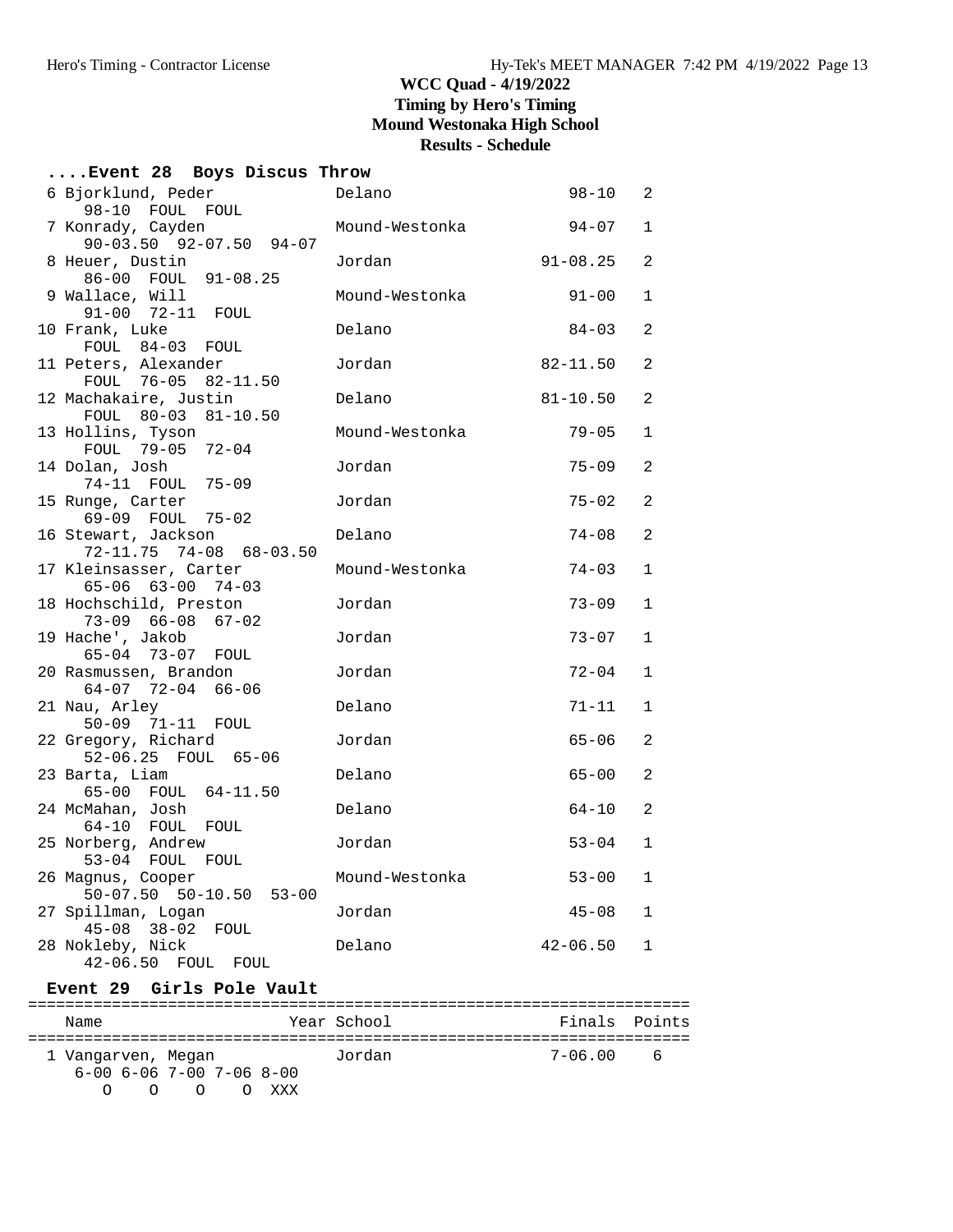#### **....Event 29 Girls Pole Vault**

| 2 Mayers, Vivian                       | Delano         | $7 - 06.00$ | 4    |
|----------------------------------------|----------------|-------------|------|
| $6-00$ $6-06$ $7-00$ $7-06$ $8-00$     |                |             |      |
| XXO<br>XXO<br>$\Omega$<br>XXX<br>O     |                |             |      |
| 3 Witt, Olivia                         | Delano         | $7 - 00.00$ | 3    |
| $5 - 00$ 6 - 00 6 - 06 7 - 00 7 - 06   |                |             |      |
| $\Omega$<br>XO<br>$\Omega$<br>XXX<br>O |                |             |      |
| 4 Kasper, Reese                        | Mound-Westonka | $6 - 06.00$ | - 2. |
| $6 - 00$ $6 - 06$ $7 - 00$             |                |             |      |
| XO XXX<br>$\Omega$                     |                |             |      |
| 5 Jones, Samara                        | Jordan         | $6 - 00.00$ |      |
| $5 - 00$ $6 - 00$ $6 - 06$             |                |             |      |
| XO<br>XXX<br>XO                        |                |             |      |

#### **Event 30 Boys Pole Vault**

| Name                                                                                                               | Year School | Finals Points |              |
|--------------------------------------------------------------------------------------------------------------------|-------------|---------------|--------------|
| 1 Kasper, Payton       Mound-Westonka         12-06.00<br>11-00 11-06 12-00 12-06 13-00<br>P XXO O XXX<br>$\Omega$ |             |               | 6            |
| 2 Siekmann, Leo             Jordan<br>9-00 9-06 10-00 10-06 11-00 11-06<br>O P O O XO XXX                          |             | $11 - 00.00$  | 4            |
| 3 Yoraway, Jack<br>$7-00$ 8-00 9-00 9-06 10-00<br>0 0 0 0 XXX                                                      | Delano      | $9 - 06.00$   | 3            |
| 4 Krause, Elijah<br>$8 - 00$ $9 - 00$ $9 - 06$ $10 - 00$<br>O XO O XXX                                             | Jordan      | $9 - 06.00$   | 2            |
| 5 Larive, Heston<br>$7 - 00$ $8 - 00$ $9 - 00$ $9 - 06$<br>$O$ $O$ $O$ $XXX$                                       | Delano      | $9 - 00.00$   | $\mathbf{1}$ |
| 6 Hernandez, Joseph<br>$9 - 00$ $9 - 06$<br>XO XXX                                                                 | Jordan      | $9 - 00.00$   |              |
| 7 Malundo, Malaki<br>$6 - 00$ 7-00 8-00 9-00<br>$O$ $O$ $O$ $XXX$                                                  | Jordan      | $8 - 00.00$   |              |
| 8 Lorenz, Cooper<br>$7 - 00$ $8 - 00$ $9 - 00$<br>O XXO XXX                                                        | Jordan      | $8 - 00.00$   |              |
| 9 Beck, Kohlton<br>$6 - 00$ 7-00 8-00<br>$\Omega$<br>O XXX                                                         | Delano      | $7 - 00.00$   |              |

# **Event 31 Girls High Jump**

| Name                |    |                                 |  |          | Year School |        |  |  |         | Finals Points |
|---------------------|----|---------------------------------|--|----------|-------------|--------|--|--|---------|---------------|
| 1 Olberding, Evelyn |    |                                 |  |          |             | Delano |  |  | 4-06.00 | - 6           |
|                     |    | $3-10$ 4-00 4-02 4-04 4-06 4-08 |  |          |             |        |  |  |         |               |
| D                   | P. |                                 |  | PO XOXXX |             |        |  |  |         |               |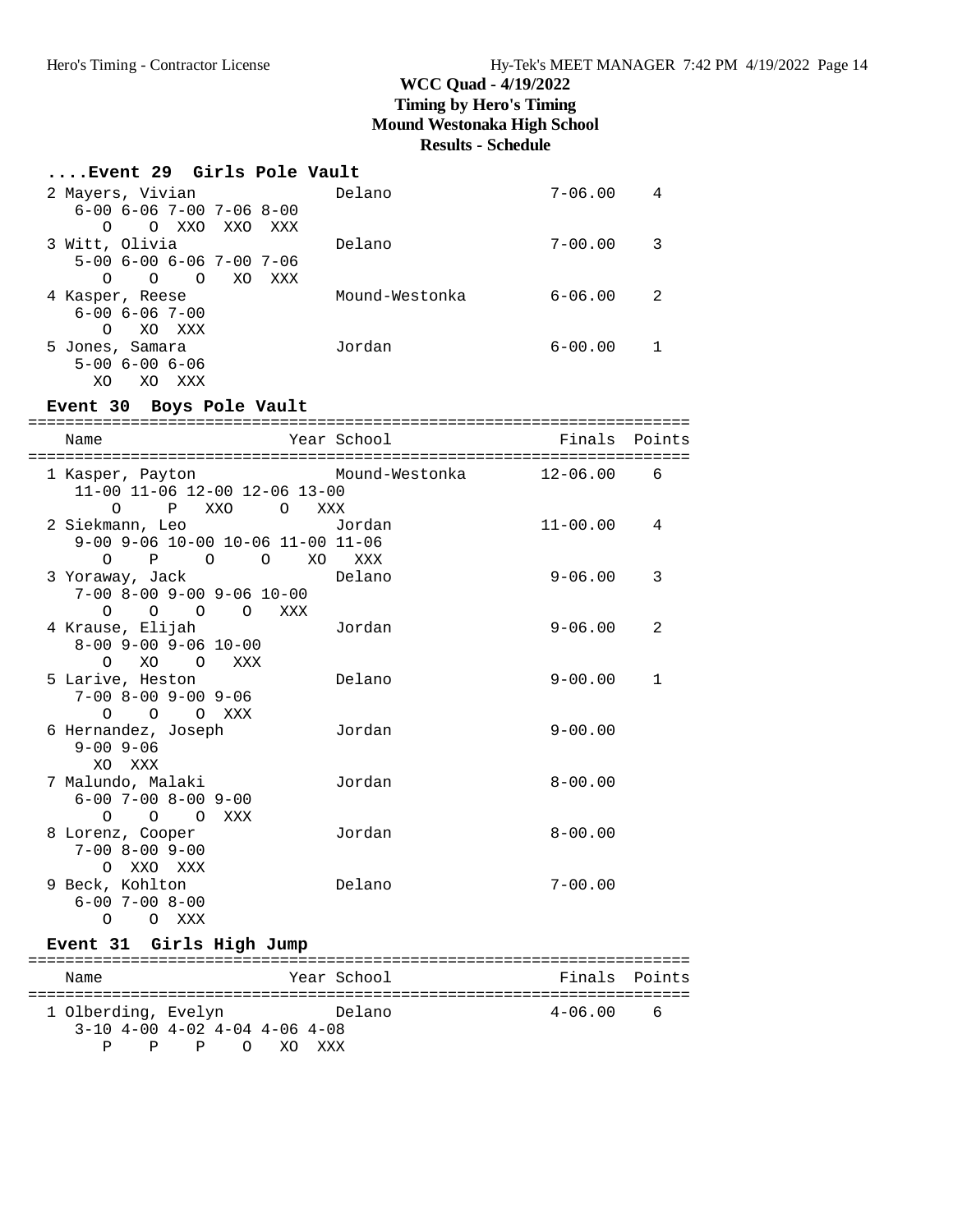|  |                         |                                                                                                                                                                                                                                                                                                                                                    |                                                                                                                                                                                                         | Mound-Westonka                                                                                       | $4 - 04.00$                                                             | $\overline{4}$                                           |
|--|-------------------------|----------------------------------------------------------------------------------------------------------------------------------------------------------------------------------------------------------------------------------------------------------------------------------------------------------------------------------------------------|---------------------------------------------------------------------------------------------------------------------------------------------------------------------------------------------------------|------------------------------------------------------------------------------------------------------|-------------------------------------------------------------------------|----------------------------------------------------------|
|  |                         |                                                                                                                                                                                                                                                                                                                                                    |                                                                                                                                                                                                         |                                                                                                      |                                                                         |                                                          |
|  |                         |                                                                                                                                                                                                                                                                                                                                                    |                                                                                                                                                                                                         | Delano                                                                                               | $4 - 04.00$                                                             | 3                                                        |
|  |                         |                                                                                                                                                                                                                                                                                                                                                    |                                                                                                                                                                                                         |                                                                                                      |                                                                         |                                                          |
|  |                         |                                                                                                                                                                                                                                                                                                                                                    |                                                                                                                                                                                                         | Mound-Westonka                                                                                       | $4 - 02.00$                                                             | $\overline{2}$                                           |
|  |                         |                                                                                                                                                                                                                                                                                                                                                    |                                                                                                                                                                                                         |                                                                                                      |                                                                         |                                                          |
|  |                         |                                                                                                                                                                                                                                                                                                                                                    |                                                                                                                                                                                                         |                                                                                                      |                                                                         | 1                                                        |
|  |                         |                                                                                                                                                                                                                                                                                                                                                    |                                                                                                                                                                                                         |                                                                                                      |                                                                         |                                                          |
|  |                         |                                                                                                                                                                                                                                                                                                                                                    |                                                                                                                                                                                                         |                                                                                                      |                                                                         |                                                          |
|  |                         |                                                                                                                                                                                                                                                                                                                                                    |                                                                                                                                                                                                         |                                                                                                      |                                                                         |                                                          |
|  |                         |                                                                                                                                                                                                                                                                                                                                                    |                                                                                                                                                                                                         |                                                                                                      |                                                                         |                                                          |
|  |                         |                                                                                                                                                                                                                                                                                                                                                    |                                                                                                                                                                                                         | Mound-Westonka                                                                                       | $4 - 00.00$                                                             |                                                          |
|  |                         |                                                                                                                                                                                                                                                                                                                                                    |                                                                                                                                                                                                         |                                                                                                      |                                                                         |                                                          |
|  |                         |                                                                                                                                                                                                                                                                                                                                                    |                                                                                                                                                                                                         | Jordan                                                                                               | $4 - 00.00$                                                             |                                                          |
|  |                         |                                                                                                                                                                                                                                                                                                                                                    |                                                                                                                                                                                                         |                                                                                                      |                                                                         |                                                          |
|  |                         |                                                                                                                                                                                                                                                                                                                                                    |                                                                                                                                                                                                         |                                                                                                      |                                                                         |                                                          |
|  |                         |                                                                                                                                                                                                                                                                                                                                                    |                                                                                                                                                                                                         |                                                                                                      |                                                                         |                                                          |
|  |                         |                                                                                                                                                                                                                                                                                                                                                    |                                                                                                                                                                                                         |                                                                                                      |                                                                         |                                                          |
|  |                         |                                                                                                                                                                                                                                                                                                                                                    |                                                                                                                                                                                                         | Jordan                                                                                               |                                                                         |                                                          |
|  |                         |                                                                                                                                                                                                                                                                                                                                                    |                                                                                                                                                                                                         |                                                                                                      |                                                                         |                                                          |
|  |                         |                                                                                                                                                                                                                                                                                                                                                    |                                                                                                                                                                                                         | Mound-Westonka                                                                                       | $3 - 10.00$                                                             |                                                          |
|  |                         |                                                                                                                                                                                                                                                                                                                                                    |                                                                                                                                                                                                         |                                                                                                      |                                                                         |                                                          |
|  |                         |                                                                                                                                                                                                                                                                                                                                                    |                                                                                                                                                                                                         |                                                                                                      |                                                                         |                                                          |
|  | $3 - 10$ 4-00<br>XO XXX | 2 Miner, Natalie<br>3 Huebsch, Marin<br>4 Newell, Isabel<br>6 Elliott, Anna<br>7 Butler, Ali<br>$3 - 10$ $4 - 00$ $4 - 02$<br>O O XXX<br>8 Suda, Kaitlyn<br>$3 - 10$ $4 - 00$ $4 - 02$<br>XO XO XXX<br>8 Mehrkens, Lucy<br>$3-10$ $4-00$ $4-02$<br>XO XO XXX<br>10 Johnson, Ambrie<br>$3 - 10$ $4 - 00$ $4 - 02$<br>XXO XO XXX<br>11 Weltzin, Lori | $0\qquad 0\qquad 0$<br>$3-10$ 4-00 4-02 4-04<br>P P O XXX<br>5 LaFortune, Gabrielle<br>$3-10$ $4-00$ $4-02$ $4-04$<br>O XO XO XXX<br>$3-10$ $4-00$ $4-02$ $4-04$<br>P O XXO XXX<br>$\pi$ ----- $\theta$ | $3-10$ $4-00$ $4-02$ $4-04$ $4-06$<br>0 0 0 0 XXX<br>$3-10$ $4-00$ $4-02$ $4-04$ $4-06$<br>XO<br>XXX | Event 31  Girls High Jump<br>Mound-Westonka<br>Mound-Westonka<br>Jordan | $4 - 02.00$<br>$4 - 02.00$<br>$4 - 00.00$<br>$4 - 00.00$ |

#### **Event 32 Boys High Jump**

| Name                             |                                                  |                |              |          | Year School |         |                | Finals Points |   |
|----------------------------------|--------------------------------------------------|----------------|--------------|----------|-------------|---------|----------------|---------------|---|
| 1 Kes, Nate                      |                                                  |                |              |          |             | Jordan  |                | $5 - 04.00$   | 6 |
|                                  | $4-06$ $4-08$ $4-10$ $5-00$ $5-02$ $5-04$ $5-06$ |                |              |          |             |         |                |               |   |
| P                                | $\overline{P}$                                   |                | P P P        |          | XO          | XXX     |                |               |   |
| 2 Tice, Ben                      |                                                  |                |              |          |             |         | Mound-Westonka | $5 - 04.00$   | 4 |
|                                  | $4-06$ $4-08$ $4-10$ $5-00$ $5-02$ $5-04$ $5-06$ |                |              |          |             |         |                |               |   |
| P                                | $\circ$                                          | $\overline{O}$ | $\circ$      | $\circ$  |             | XXO XXX |                |               |   |
| 3 Metzger, Bryson                |                                                  |                |              |          |             | Jordan  |                | $5 - 02.00$   | 3 |
|                                  | $4-06$ $4-08$ $4-10$ $5-00$ $5-02$ $5-04$        |                |              |          |             |         |                |               |   |
| P                                | $\mathbf{P}$                                     | $\mathbb{P}$   | $\mathbb{P}$ | $\Omega$ | XXX         |         |                |               |   |
| 4 Hochschild, Preston     Jordan |                                                  |                |              |          |             |         |                | $5 - 00.00$   | 2 |
|                                  | $4-06$ $4-08$ $4-10$ $5-00$ $5-02$               |                |              |          |             |         |                |               |   |
| P                                | $\mathbf{P}$                                     |                | O XO XXX     |          |             |         |                |               |   |
| 4 Davis, Brayden                 |                                                  |                |              |          |             | Jordan  |                | $5 - 00.00$   |   |
|                                  | $4-06$ $4-08$ $4-10$ $5-00$ $5-02$               |                |              |          |             |         |                |               |   |
| P                                | $\mathbf{P}$                                     | $\circ$        | XO           | xxx      |             |         |                |               |   |
| 6 Runge, Carter                  |                                                  |                |              |          |             | Jordan  |                | $5 - 00.00$   |   |
|                                  | $4-06$ $4-08$ $4-10$ $5-00$ $5-02$               |                |              |          |             |         |                |               |   |
| P                                | P                                                | XO             | XO           | xxx      |             |         |                |               |   |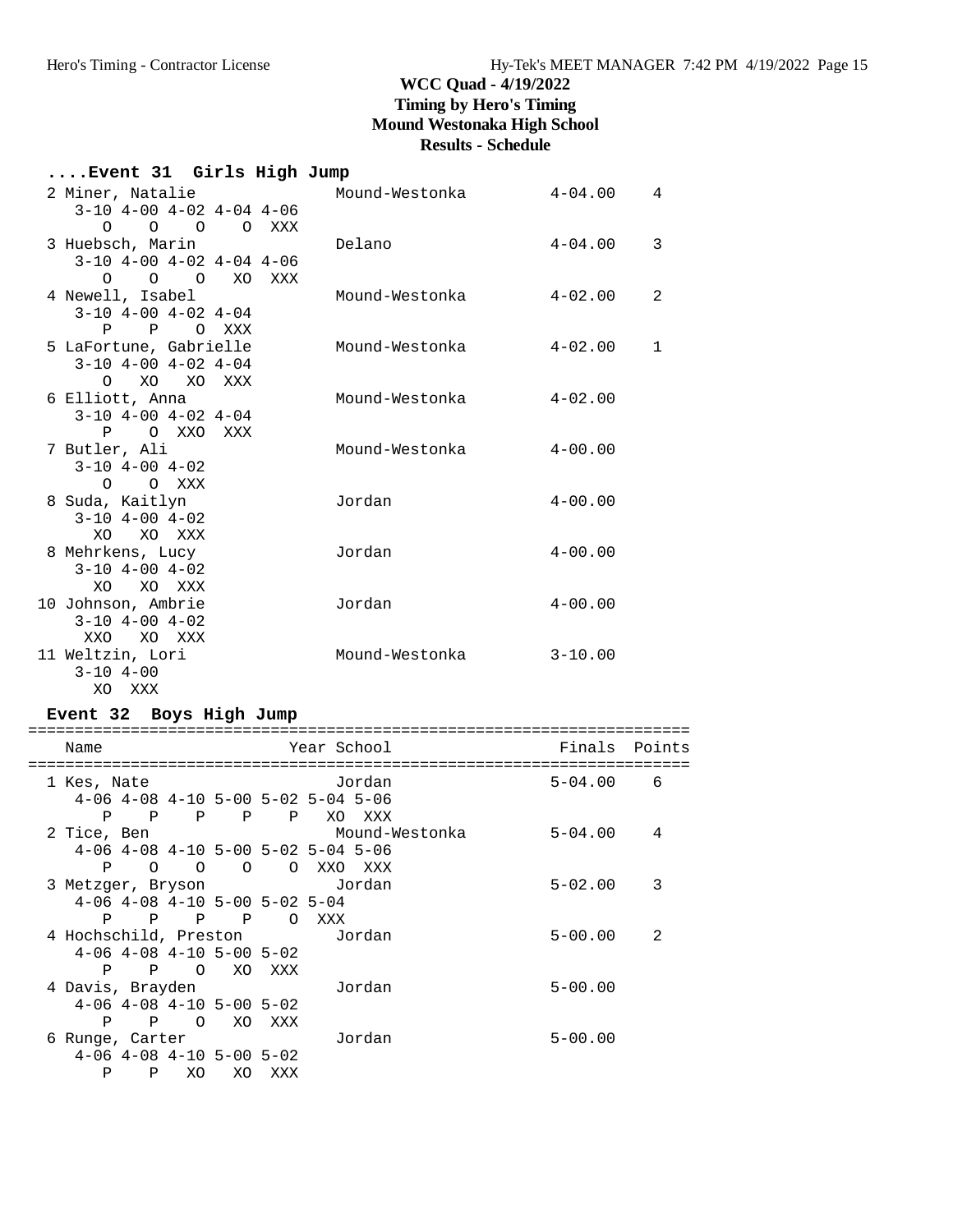## **....Event 32 Boys High Jump**

| 7 Bruggeman, Brody          | Jordan | $4 - 10.00$ |
|-----------------------------|--------|-------------|
| $4-06$ $4-08$ $4-10$ $5-00$ |        |             |
| P O<br>O XXX                |        |             |
| -- Becker, Vladik           | Jordan | NΗ          |
| $4 - 06$                    |        |             |
| <b>XXX</b>                  |        |             |

#### **Event 33 Girls Long Jump**

| Name                                            | Year School         | Finals Points |             |
|-------------------------------------------------|---------------------|---------------|-------------|
| 1 Johnson, Marin<br>15-09 14-07 15-04           | Delano              | $15 - 09.00$  | 6           |
| 2 Seitz, Makenna<br>$14-02$ $13-08$ $13-11$     | Mound-Westonka      | 14-02.00      | 4           |
| 3 Hiveley, Jillian<br>$13-03$ $14-01$ $13-09$   | Jordan              | $14 - 01.00$  | 3           |
| 4 Nemecek, Cassie<br>14-00 PASS PASS            | Mound-Westonka      | $14 - 00.00$  | 2           |
| 5 Mengel, Morgan<br>12-01.50 12-09 13-07        | Jordan              | $13 - 07.00$  | $\mathbf 1$ |
| 6 Winters, Meaghan<br>$13-03$ $13-04$ $13-06$   | Jordan              | $13 - 06.00$  |             |
| 7 Menk, Anna<br>13-06 PASS PASS                 | Delano              | $13 - 06.00$  |             |
| 8 Wercinski, Kaitlyn<br>13-03 13-04 12-02.50    | Southwest Christian | $13 - 04.00$  |             |
| 9 McDonald, Mara<br>$11-06$ ND $13-03$          | Delano              | $13 - 03.00$  |             |
| 10 Gonzalez, Nadya<br>$12-05$ $13-02$ $12-04$   | Jordan              | $13 - 02.00$  |             |
| 11 Cooper, Brooklyn<br>13-01 12-11 13-01        | Delano              | $13 - 01.00$  |             |
| 12 Warden, Winona<br>ND 12-11 12-06             | Jordan              | $12 - 11.00$  |             |
| 13 Ingle, Sierra<br>12-11 12-02 12-03           | Delano              | $12 - 11.00$  |             |
| 14 Borg, Anna<br>12-09 12-04 12-01              | Mound-Westonka      | $12 - 09.00$  |             |
| 15 Stensland, Maria<br>11-09 12-09 ND           | Jordan              | $12 - 09.00$  |             |
| 16 Christensen, Samantha<br>11-04 12-08.50 PASS | Mound-Westonka      | $12 - 08.50$  |             |
| 17 Johnson, Maya<br>$11-10$ $12-06$ $12-03$     | Southwest Christian | $12 - 06.00$  |             |
| 18 Bettin, Saraphina<br>11-10 11-06.50 ND       | Southwest Christian | $11 - 10.00$  |             |
| 19 Nee, Isabelle<br>$11-06$ $11-07$ $11-03$     | Delano              | $11 - 07.00$  |             |
| 20 Sullivan, Adrianna<br>$9-04$ $10-06$ $10-05$ | Mound-Westonka      | $10 - 06.00$  |             |
| 21 Leverty, Madison<br>$ND$ $ND$ $9-04$         | Jordan              | $9 - 04.00$   |             |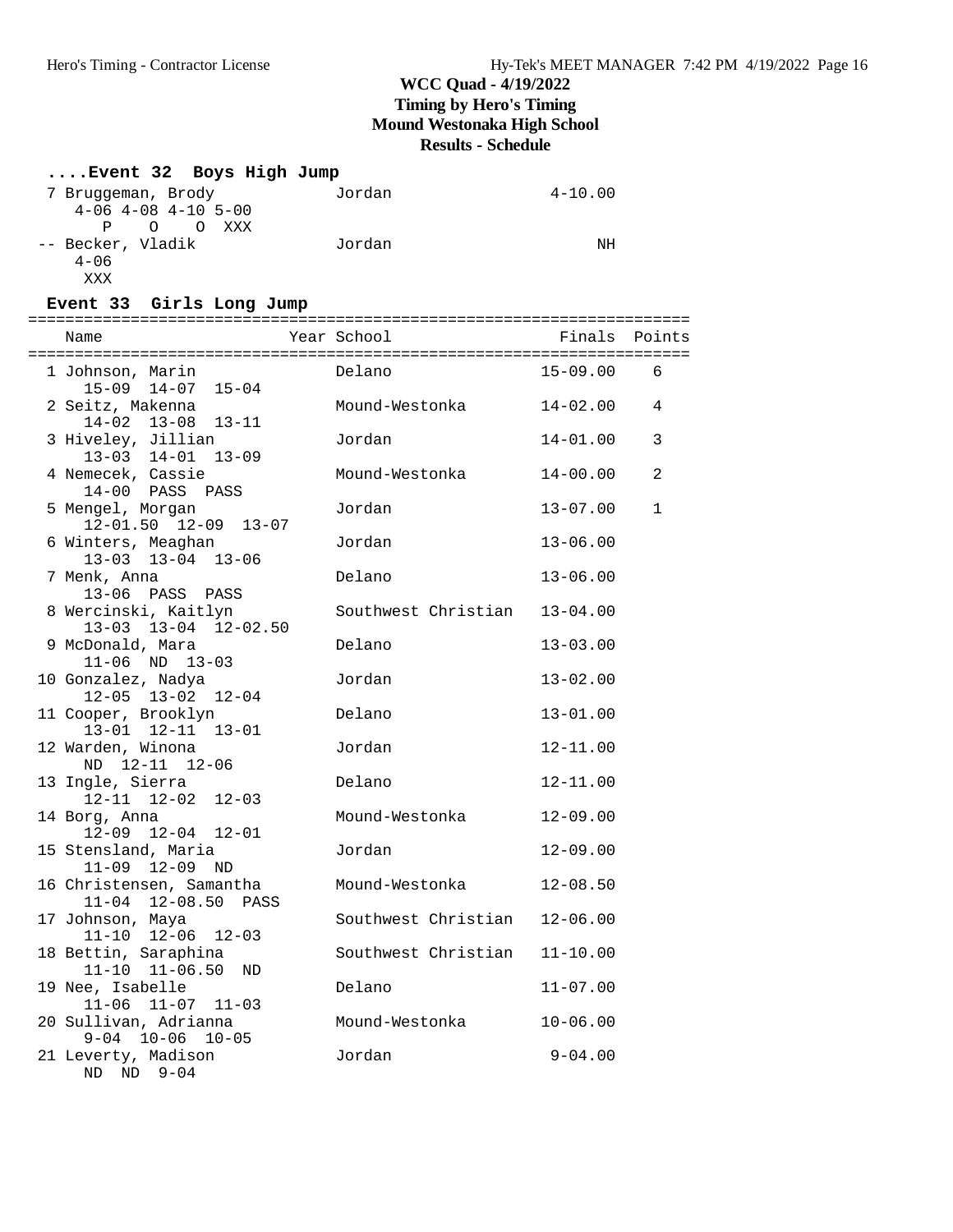| Event 33 Girls Long Jump                                     |                     |              |        |
|--------------------------------------------------------------|---------------------|--------------|--------|
| -- Cameron, Nora                                             | Southwest Christian | ND           |        |
| ND<br>PASS PASS<br>-- Rashleger, Claire<br>ND ND ND          | Mound-Westonka      | ND           |        |
| Event 34 Boys Long Jump                                      |                     |              |        |
| Name                                                         | Year School         | Finals       | Points |
| 1 Montreuil, Owen                                            | Jordan              | $19 - 02.00$ | 6      |
| 18-02 18-10 19-02<br>2 Smith, Austin<br>18-11 17-04 16-07.50 | Jordan              | $18 - 11.00$ | 4      |
| 3 Kes, Nate<br>17-11.50 FOUL 18-09                           | Jordan              | $18 - 09.00$ | 3      |
| 4 Kasper, Payton<br>FOUL 18-07 17-11                         | Mound-Westonka      | $18 - 07.00$ | 2      |
| 5 Major, Will<br>15-07 18-03 PASS                            | Jordan              | $18 - 03.00$ |        |
| 6 Rosenow, Grayson<br>18-01 17-09 18-00                      | Delano              | $18 - 01.00$ | 1      |
| 7 Lee, Iain<br>$17-08$ $15-07$ $15-07$                       | Delano              | $17 - 08.00$ |        |
| 8 Sexton, Brenden<br>FOUL 16-11 17-04.50                     | Mound-Westonka      | $17 - 04.50$ |        |
| 9 Noyes, Seth<br>17-04 17-00.50 16-03.50                     | Jordan              | $17 - 04.00$ |        |
| 10 Jergens, Sam<br>FOUL 16-08 PASS                           | Delano              | $16 - 08.00$ |        |
| 11 Runge, Carter<br>16-04.50 FOUL PASS                       | Jordan              | $16 - 04.50$ |        |
| 12 Hohenstein, Jack<br>16-04 15-11 FOUL                      | Delano              | $16 - 04.00$ |        |
| 13 Adamek, Mason<br>FOUL 16-03 FOUL                          | Jordan              | $16 - 03.00$ |        |
| 14 Hulzebos, Jack<br>16-00.50 16-01 15-04                    | Mound-Westonka      | $16 - 01.00$ |        |
| 15 Roepke, Gage<br>15-02.50 13-10 15-10                      | Delano              | $15 - 10.00$ |        |
| 16 Hall, Jack<br>15-04 15-03.50 14-10                        | Mound-Westonka      | $15 - 04.00$ |        |
| 17 Fritz, Jayden<br>14-06 13-11 15-03.50                     | Jordan              | $15 - 03.50$ |        |
| 18 Courneya, William<br>FOUL 15-01<br>$14 - 02$              | Mound-Westonka      | $15 - 01.00$ |        |
| 19 Kelly, Ben<br>$13 - 04.50$<br>$14 - 11$<br>ND             | Delano              | $14 - 11.00$ |        |
| 20 Tieben, Maxwell<br>$14 - 08$<br>$14 - 05$<br>$14 - 06.50$ | Jordan              | $14 - 08.00$ |        |
| 21 Hunt, Andy<br>$14-07$ $14-03$<br>PASS                     | Southwest Christian | $14 - 07.00$ |        |
| 22 Rice, Corey<br>$14-04$ $13-04$ $10-07$                    | Delano              | $14 - 04.00$ |        |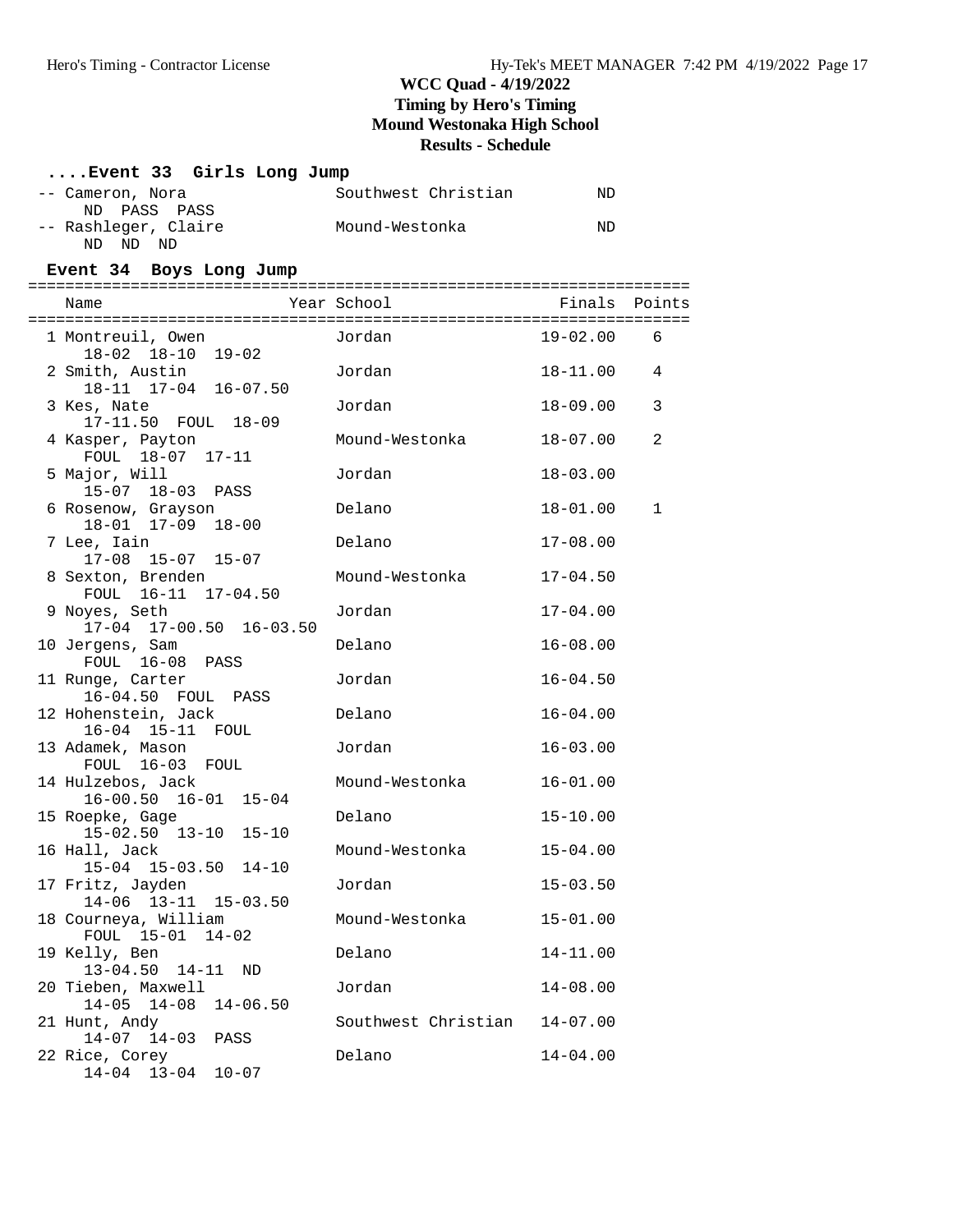## **....Event 34 Boys Long Jump**

| 23 Thach, Wade               | Jordan              | $13 - 07.00$ |
|------------------------------|---------------------|--------------|
| 13-07 PASS PASS              |                     |              |
| 24 Scanlon, Wyatt            | Delano              | $13 - 05.00$ |
| 13-04.50 13-05 FOUL          |                     |              |
| 25 Hitchings, Jackson        | Delano              | $12 - 05.00$ |
| 12-05 FOUL PASS              |                     |              |
| 26 Rotz, Bryson              | Southwest Christian | $12 - 00.00$ |
| 12-00 11-01 11-05            |                     |              |
| -- Anderson, Dimitri         | Mound-Westonka      | FOUL         |
| <b>FOUL</b><br>FOUL.<br>FOUL |                     |              |

## **Event 35 Girls Triple Jump**

| Name                                                                | Year School                  | Finals Points |              |
|---------------------------------------------------------------------|------------------------------|---------------|--------------|
| 1 Straub, Mehlayna<br>29-00 32-03.50 32-11                          | Southwest Christian 32-11.00 |               | 6            |
| 2 Christensen, Samantha     Mound-Westonka<br>$FOUL$ 31-05.50 31-00 |                              | 31-05.50      | 4            |
| 3 Mayers, Vivian<br>yers, Vivian<br>28-06 30-09.50 30-10            | Delano                       | $30 - 10.00$  | 3            |
| 4 Nemecek, Cassie<br>FOUL 30-07 29-03                               | Mound-Westonka               | $30 - 07.00$  | 2            |
| 5 Mehrkens, Lucy<br>$29-06$ $28-08$ $30-00$                         | Jordan                       | $30 - 00.00$  | $\mathbf{1}$ |
| 6 Young, Sarah<br>26-01.50 29-02.50 29-05.50                        | Jordan                       | $29 - 05.50$  |              |
| 7 Witt, Olivia<br>$29-05$ $27-00.25$ $28-09$                        | Delano                       | $29 - 05.00$  |              |
| 8 Pelowski, Madison<br>$26-06$ $28-02$ $28-11$                      | Jordan                       | $28 - 11.00$  |              |
| 9 Bakeberg, Aliyah<br>28-00 FOUL 28-06.50                           | Jordan                       | $28 - 06.50$  |              |
| 10 McBride, Zoe<br>28-00 FOUL 28-06                                 | Jordan                       | $28 - 06.00$  |              |
| 11 Dekkers, Ada<br>27-01.50 27-06.50 FOUL                           | Southwest Christian 27-06.50 |               |              |
| 12 Kasper, Reese<br>27-05.50 PASS PASS                              | Mound-Westonka               | $27 - 05.50$  |              |
| 13 Keskey, Maren<br>$25 - 01.50$ $24 - 06$ $27 - 02$                | Southwest Christian 27-02.00 |               |              |
| 14 Mobagi, Valerie<br>FOUL 26-09 26-05                              | Mound-Westonka               | $26 - 09.00$  |              |

#### **Event 36 Boys Triple Jump**

| Name                                               | Year School    |              | Finals Points           |
|----------------------------------------------------|----------------|--------------|-------------------------|
| 1 Montreuil, Owen<br>$40 - 05$ $40 - 07$ $40 - 09$ | Jordan         | $40 - 09.00$ | - 6                     |
| 2 Anderson, Dimitri<br>FOUL $38-03.50$ $40-08$     | Mound-Westonka | $40 - 08.00$ | $\overline{4}$          |
| 3 Kes, Nate<br>$37-03$ $39-06.50$ $39-05.50$       | Jordan         | $39 - 06.50$ | $\overline{\mathbf{3}}$ |